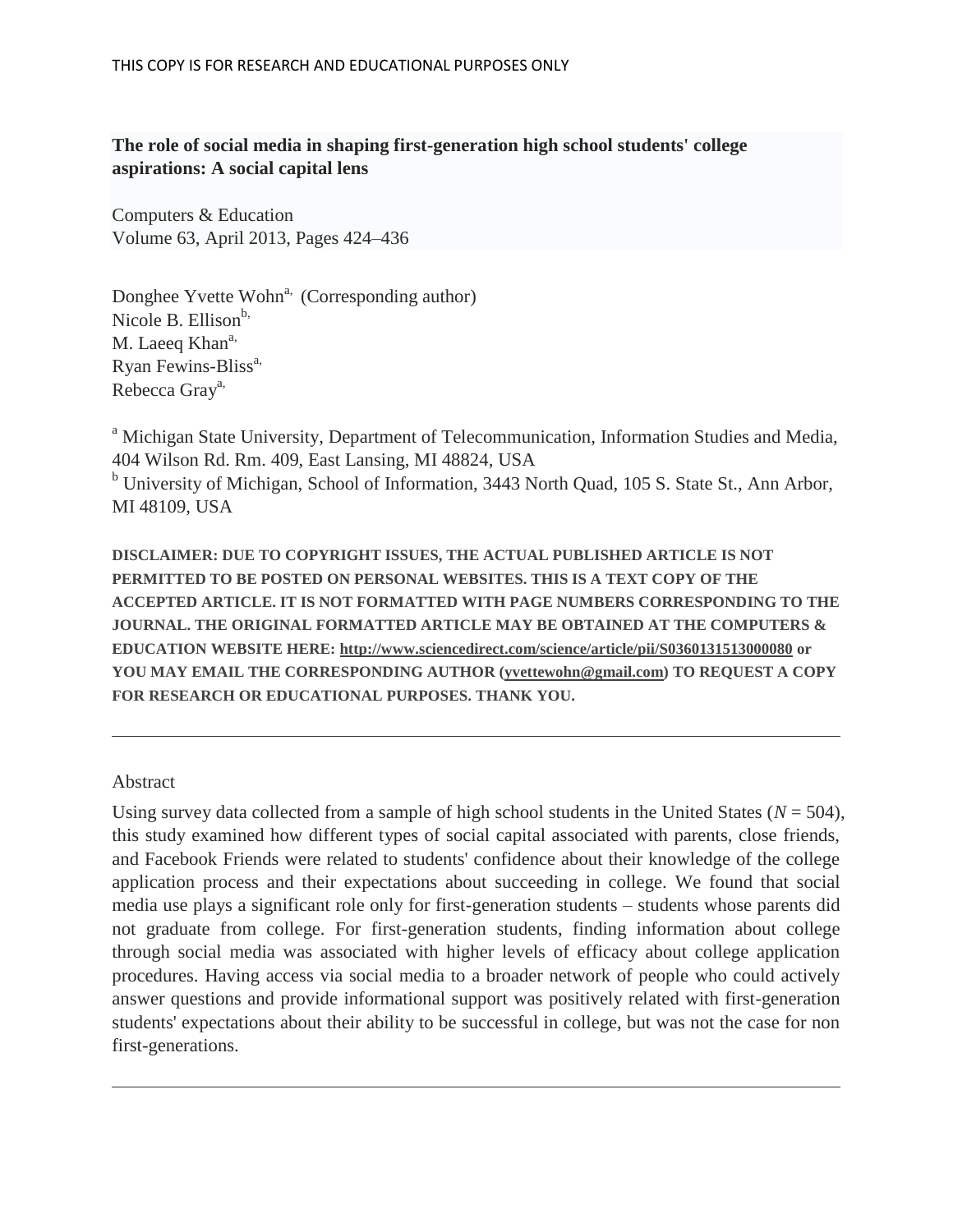Wohn, D. Y., Ellison, N. B., Khan, M. L., Fewins-Bliss, R., & Gray, R. (2013). The role of social media in shaping first-generation high school students' college aspirations: A social capital lens. *Computers & Education, 63*, 424-436. doi: [10.1016/j.compedu.2013.01.004](http://dx.doi.org/10.1016/j.compedu.2013.01.004)

## Highlights

 $\triangleright$  This study used survey data from a diverse set of high school students ( $N = 504$ ).  $\triangleright$  Firstgenerations have less parental support than non first-generations. ► Parents, close friends, and Facebook Friends play different roles in college aspirations. ► Seeking info on social media increased application efficacy for first-generations. ► Knowing someone who attended college on Facebook increased expectation of college success for first-generations.

### 1. Introduction

Post-secondary education is associated with financial, social, and psychological benefits for both the individual and the society. Young adults between the ages of 25 and 34 with a college degree earn about 40 percent more than similarly-aged adults who have not completed a degree, and about two-thirds more than those with just a high school diploma [\(U.S. Census Bureau Current](http://www.sciencedirect.com/science/article/pii/S0360131513000080#bib10)  [Population Survey, 2010\)](http://www.sciencedirect.com/science/article/pii/S0360131513000080#bib10). The benefits of higher education also extend to civic participation and healthier lifestyles [\(Baum & Ma, 2007\)](http://www.sciencedirect.com/science/article/pii/S0360131513000080#bib4) as well as cognitive development and cultural awareness [\(Astin, 1993\)](http://www.sciencedirect.com/science/article/pii/S0360131513000080#bib1). However, although the benefits of post-secondary education are well-documented, there are still many individuals who do not attend college or, if they do attend, do not stay long enough to complete a degree [\(Complete College America, 2011\)](http://www.sciencedirect.com/science/article/pii/S0360131513000080#bib13).

There are many factors that influence college access (applying for, being accepted at, and attending college) and persistence (successfully adjusting to and finishing college) patterns. In addition to financial reasons, these include lack of informational resources (e.g., knowledge of grants and student loans), lack of interest, inability to adjust to the college environment, and poor academic preparation that forecloses educational opportunities [\(Choy, 2001;](http://www.sciencedirect.com/science/article/pii/S0360131513000080#bib11) [Snyder, Shorey,](http://www.sciencedirect.com/science/article/pii/S0360131513000080#bib46)  [Cheavens, Pulvers, Adams, & Wiklund, 2002\)](http://www.sciencedirect.com/science/article/pii/S0360131513000080#bib46).

The availability of informational resources, such as relevant deadlines for the application or financial aid process, is especially more challenging for first-generation students – individuals whose parents did not complete a college (or the equivalent) degree [\(Choy, 2001\)](http://www.sciencedirect.com/science/article/pii/S0360131513000080#bib11). Past research has found that first-generation students do not receive the same levels or kinds of support from their parents around college access processes in comparison with non first-generation students [\(Hertel, 2002;](http://www.sciencedirect.com/science/article/pii/S0360131513000080#bib23) [Stephens, Fryberg, Markus, Johnson, & Covarrubias, 2012;](http://www.sciencedirect.com/science/article/pii/S0360131513000080#bib49) [York-Anderson &](http://www.sciencedirect.com/science/article/pii/S0360131513000080#bib54)  [Bowman, 1991\)](http://www.sciencedirect.com/science/article/pii/S0360131513000080#bib54). This makes intuitive sense, as parents who had not experienced a particular task would be less able to help others achieve it.

This article employs a social capital framework to explore how access to different types of resources available through students' personal social connections are related to their confidence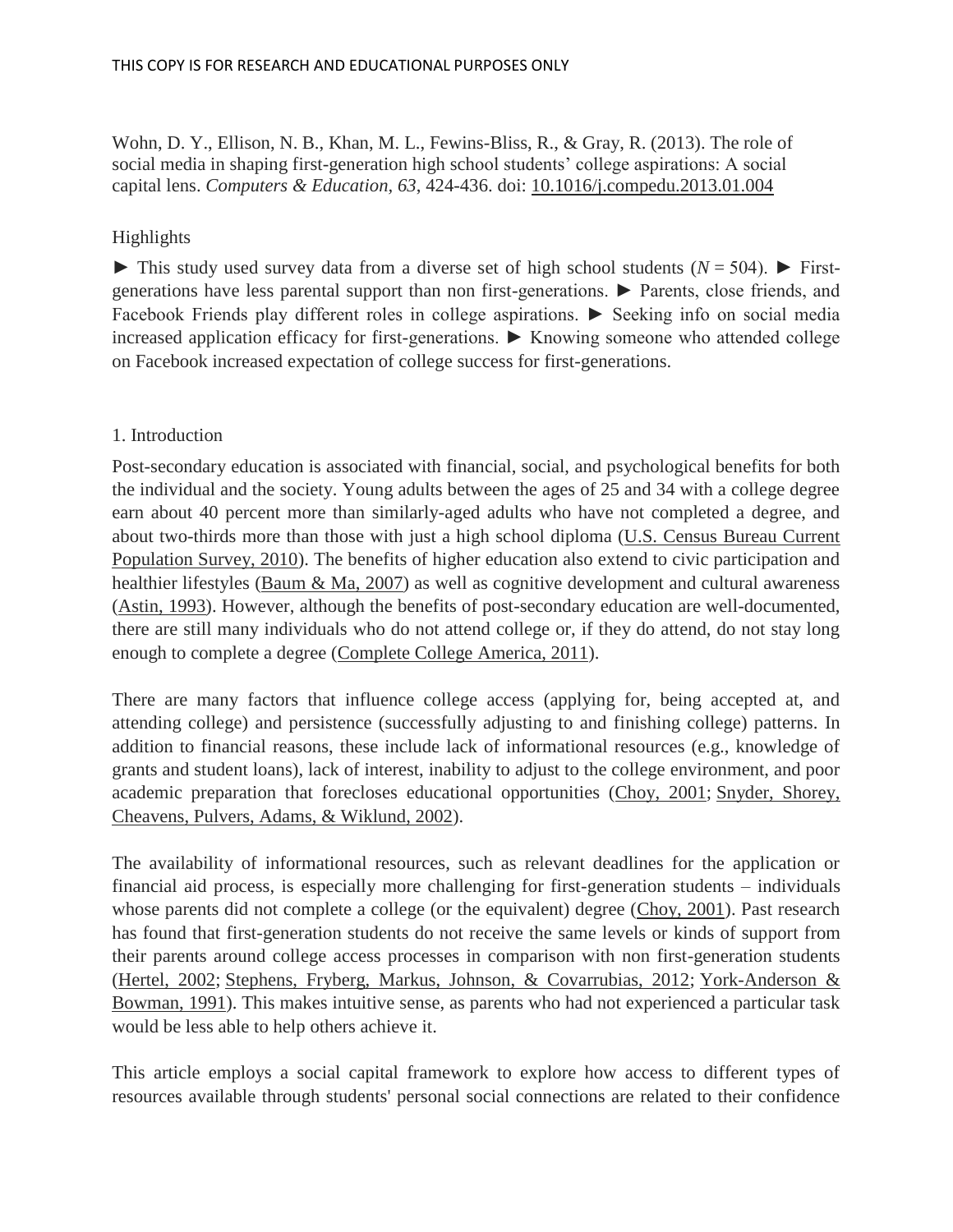about their knowledge of college application processes and their expectation that they will eventually succeed in college. We focus on the role of social media in this process, specifically exploring how different types of social capital were related to different kinds of support from parents, close friends, and Facebook Friends among our survey participants, a diverse set of U.S. high school students. Although prior research has explored the relationship between social capital and college access (e.g., [Coleman, 1988;](http://www.sciencedirect.com/science/article/pii/S0360131513000080#bib12) [Perna & Titus, 2005\)](http://www.sciencedirect.com/science/article/pii/S0360131513000080#bib40), most of those studies focus on only one or two dimensions of social capital, such as socioeconomic status (i.e., family income) or parental involvement. Moreover, the majority of research on social capital and college access look solely at social capital accrued through parents and education institutions and do not consider social capital that can be accrued by personal networks that are not connected to parents or school, such as those available via social media.

Here, we adopt a comprehensive approach by examining multiple dimensions of social capital, both in terms of the *type* of resource being sought and *from whom* it is received. In addition to considering parental resources, we include measures of social capital via close friends and contacts through social media (e.g., Facebook Friends) and compare first-generation students with non first-generation students. Although research is just starting to explore the role of social media in college access processes, tools such as Facebook are widely used by young people [\(Lenhart, Purcell, Smith, & Zickuhr, 2010\)](http://www.sciencedirect.com/science/article/pii/S0360131513000080#bib30), and may have implications for accessing informational and social support resources (e.g., [Ellison, Steinfield, & Lampe, 2007\)](http://www.sciencedirect.com/science/article/pii/S0360131513000080#bib17). Thus the relationship between social media practices and college aspirations is an important piece of the college access puzzle to study.

# 2. College application efficacy and expectation of college success

One challenge of conducting research on college access issues is the long period of time between when relevant data are collected from K-12 students and when researchers know the college graduation status of these subjects – at least four years and often more. Given that we cannot measure the college graduation status of our participants, we used two variables known to be predictors of success as our dependent variables. These two constructs represent dimensions of high school students' confidence regarding knowledge of college application processes and their expectations about success in their future college-going activities. We chose these two constructs because according to social cognitive theory, a broad theory of human behavior, self-efficacy (confidence about one's knowledge) and outcome expectations are important factors that drive behavior [\(Bandura, 1977;](http://www.sciencedirect.com/science/article/pii/S0360131513000080#bib2) [1986\)](http://www.sciencedirect.com/science/article/pii/S0360131513000080#bib3). Since we could not assess the actual extent to which our participants did complete college, we explored how underlying social capital factors contribute to efficacy and expectations about success.

The first variable, *college application efficacy*, reflects students' confidence about knowing how to apply to college. Information and skills that would help students successfully navigate the complex college admissions and financial aid processes are important factors that contribute to how "ready" a student is for college [\(Conley, 2008\)](http://www.sciencedirect.com/science/article/pii/S0360131513000080#bib14). [Conley \(2008\)](http://www.sciencedirect.com/science/article/pii/S0360131513000080#bib14) points out that college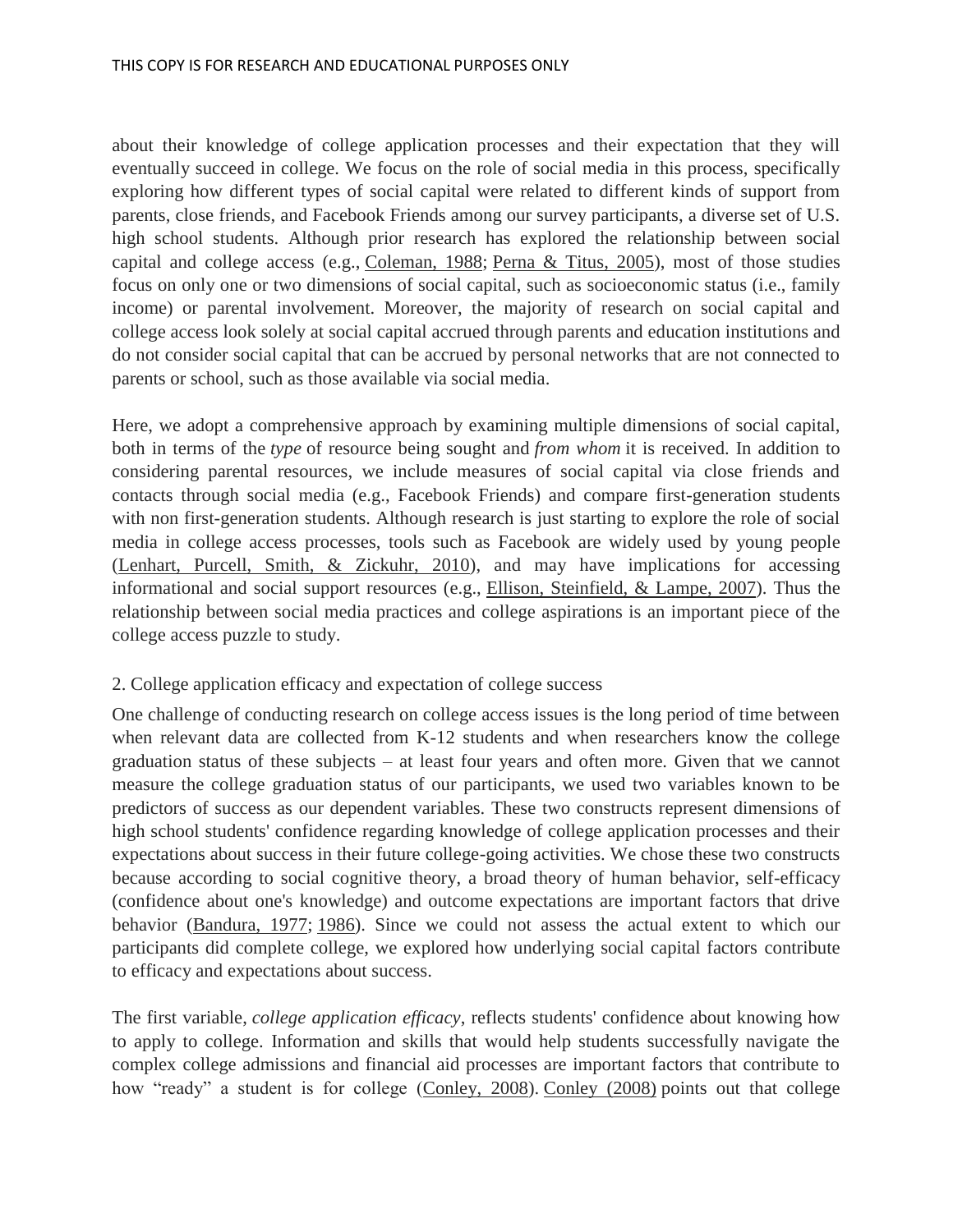knowledge is "distributed inequitably in society and the lack of it frustrates and discourages many students who are the first in their families to attend college" (p. 10). For many, these skills are critical for succeeding at college. For instance, lack of understanding regarding complex application procedures may include missing deadlines, foreclosing potential financial aid resources. College application efficacy is not an objective measure of students' actual knowledge, because it is the student's own evaluation. However, in the social cognitive perspective, knowing the individual's level of confidence explains why people experience different outcomes when they have similar skill sets [\(Bandura, 1977;](http://www.sciencedirect.com/science/article/pii/S0360131513000080#bib2) [1986\)](http://www.sciencedirect.com/science/article/pii/S0360131513000080#bib3).

Secondly, we examine *expectations of college success*, which refers to students' expectations about how well they think they will be able to adjust to, attend, and graduate from college. This projection of how well students believe they will do in college is important because the process of thinking about and associating positive emotions with a goal can lead to positive outcomes [\(Snyder et](http://www.sciencedirect.com/science/article/pii/S0360131513000080#bib46) al., 2002). For example, Snyder et [al. \(2002\)](http://www.sciencedirect.com/science/article/pii/S0360131513000080#bib46) found that college students who positively predicted their own success at the beginning of college were more likely to have better subsequent academic performance. Within social cognitive theory, expected outcomes are important determinants of behavior; these expectations are either formed through direct experience or by vicariously learning through other people [\(Bandura, 1986\)](http://www.sciencedirect.com/science/article/pii/S0360131513000080#bib3).

### 3. A social capital perspective on college aspirations

# 3.1. Defining social capital

Much of the research aimed at understanding why some students are better at knowing about, applying for, enrolling in, and graduating from college utilizes social capital as a theoretical framework. As described b[yLin \(1999,](http://www.sciencedirect.com/science/article/pii/S0360131513000080#bib31) [2001\),](http://www.sciencedirect.com/science/article/pii/S0360131513000080#bib32) [Putnam \(2000\),](http://www.sciencedirect.com/science/article/pii/S0360131513000080#bib41) and [Bourdieu \(1986\),](http://www.sciencedirect.com/science/article/pii/S0360131513000080#bib6) among others, social capital refers to the extent to which individuals are able to access and mobilize resources in their social network. These resources can be tangible resources, such as financial aid or information, or more psychological in nature, such as emotional support. Although the concept originated in the sociology discipline, it is a diffuse concept used in multiple academic domains. As a theoretical framework, social capital encompasses access to different types of resources within one's network and thus may provide a useful perspective on academic success and how to encourage it. In this section, we define social capital and review some of the literature in the education domain, specifically focusing on studies that address college access and success.

The concept of social capital was introduced by [Bourdieu \(1986\)](http://www.sciencedirect.com/science/article/pii/S0360131513000080#bib6) and [Coleman \(1988\)](http://www.sciencedirect.com/science/article/pii/S0360131513000080#bib12) as a form of capital that is distinct from others such as human capital and tangible (or physical) capital. Physical capital is material that creates a tangible product while human capital is the access to people with certain skills and knowledge [\(Coleman, 1988\)](http://www.sciencedirect.com/science/article/pii/S0360131513000080#bib12). Although social capital can facilitate productive activity (as does human capital and physical capital), it is inherently different in that it resides in the *connections* between people and the*potential* for individuals to access resources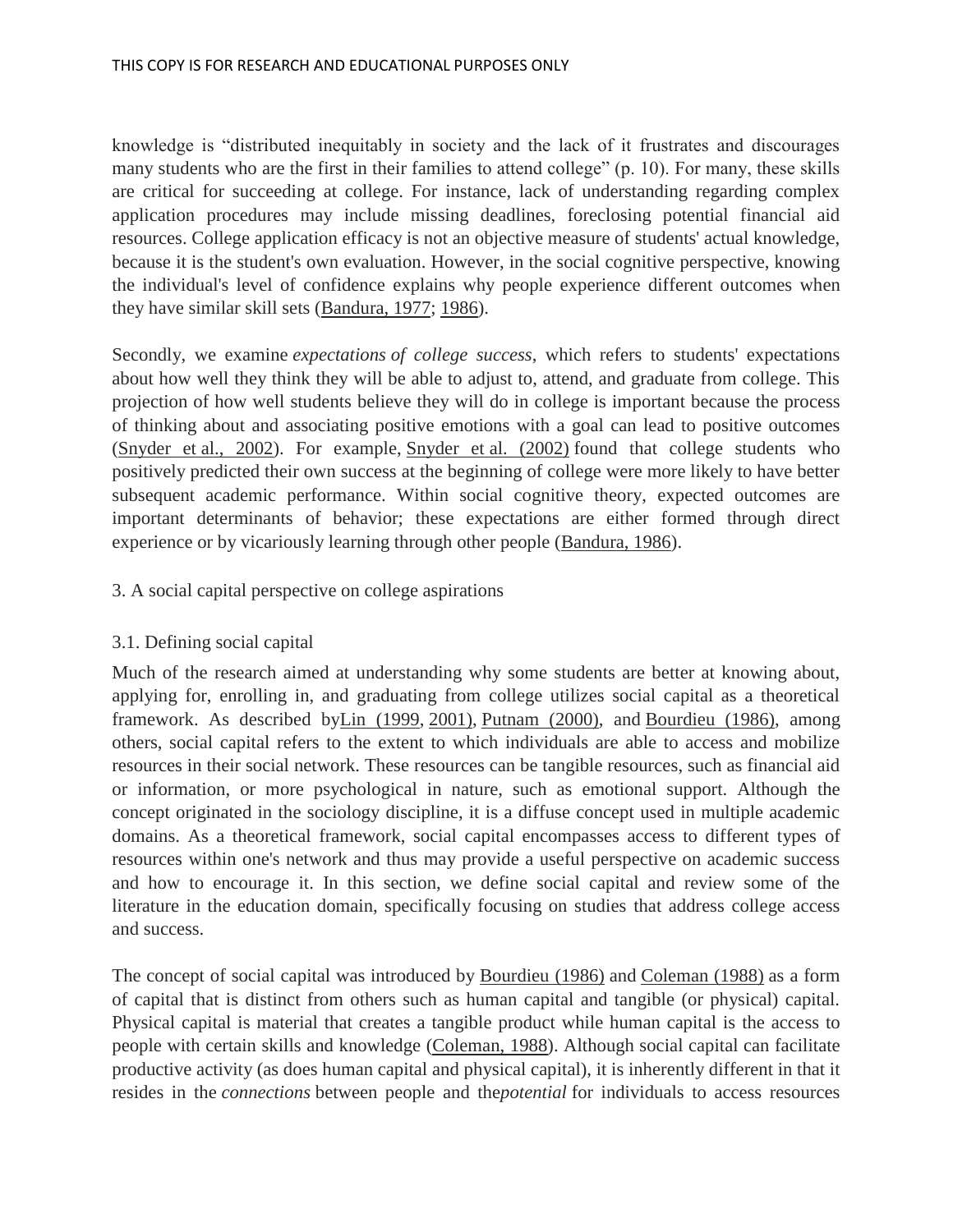embedded in their network of social ties, as opposed to the resources directly held by those individuals (as with financial capital).

[Lin \(1999,](http://www.sciencedirect.com/science/article/pii/S0360131513000080#bib31) [2001\),](http://www.sciencedirect.com/science/article/pii/S0360131513000080#bib32) in his structured definition, outlined three critical components of social capital: the resources embedded in a social structure, the accessibility of these resources, and the ability to utilize or mobilize these resources. For example, if one knows people who have access to a desired contact, but one is unable to communicate with these individuals to request an introduction, only the first of the three criteria is fulfilled (and thus social capital is not present). Alternatively, if one knows someone who has valuable information and is able to request, obtain, and utilize this information successfully, all three components of the definition are met.

[Putnam \(2000\)](http://www.sciencedirect.com/science/article/pii/S0360131513000080#bib41) articulated two different types of social capital: bridging and bonding. Bridging social capital is associated with interactions with weak ties (acquaintances or "friends of friends") that are more likely to hold different beliefs and have access to novel information. For example, sociologist Mark [Granovetter \(1973\)f](http://www.sciencedirect.com/science/article/pii/S0360131513000080#bib19)ound that people were more likely to report hearing about a job opportunity from a weak tie – a phenomenon dubbed the "Strength of Weak Ties." Individuals with a more heterogeneous and broad range of people in their social network are typically higher in bridging social capital. These weaker, more distant relationships are more likely to provide us with non-redundant information and access to heterogeneous perspectives and worldviews, qualities expressed in the concept of bridging social capital. However, this is not the case for close ties. In part because we prefer to spend time with those who are similar to us [\(McPherson, Smith-Lovin, & Cook, 2001\)](http://www.sciencedirect.com/science/article/pii/S0360131513000080#bib36), close ties are more likely to hold information redundant with our own. Resources that are typically obtained from close relationships, such as emotional support or large favors (such as financial loans) are associated with bonding social capital. In the context of post-secondary success, bonding social capital can be related to social support, an important predictor of student adjustment and persistence.

# 3.2. Social capital and college aspirations

Social capital is often used to explain educational outcomes because it provides a framework that takes into consideration not only the resources explicitly held by an individual but also those available to the individual via his or her social relationships [\(Coleman, 1988\)](http://www.sciencedirect.com/science/article/pii/S0360131513000080#bib12). This perspective provides a systematic way to analyze and explain the effect of various factors on academic outcomes.

Since social capital speaks to the resources that can be obtained through social connections, understanding the resources available to an individual requires identifying the individual's social connections. Most of the prior work in this area has looked at the effect of different types of social capital as accrued through relationships with family (namely parents) or friends and peers, but few studies have looked at multiple relationships simultaneously. Here, we focus on social capital that can be accrued through three types of relationships – parents, peers, and Facebook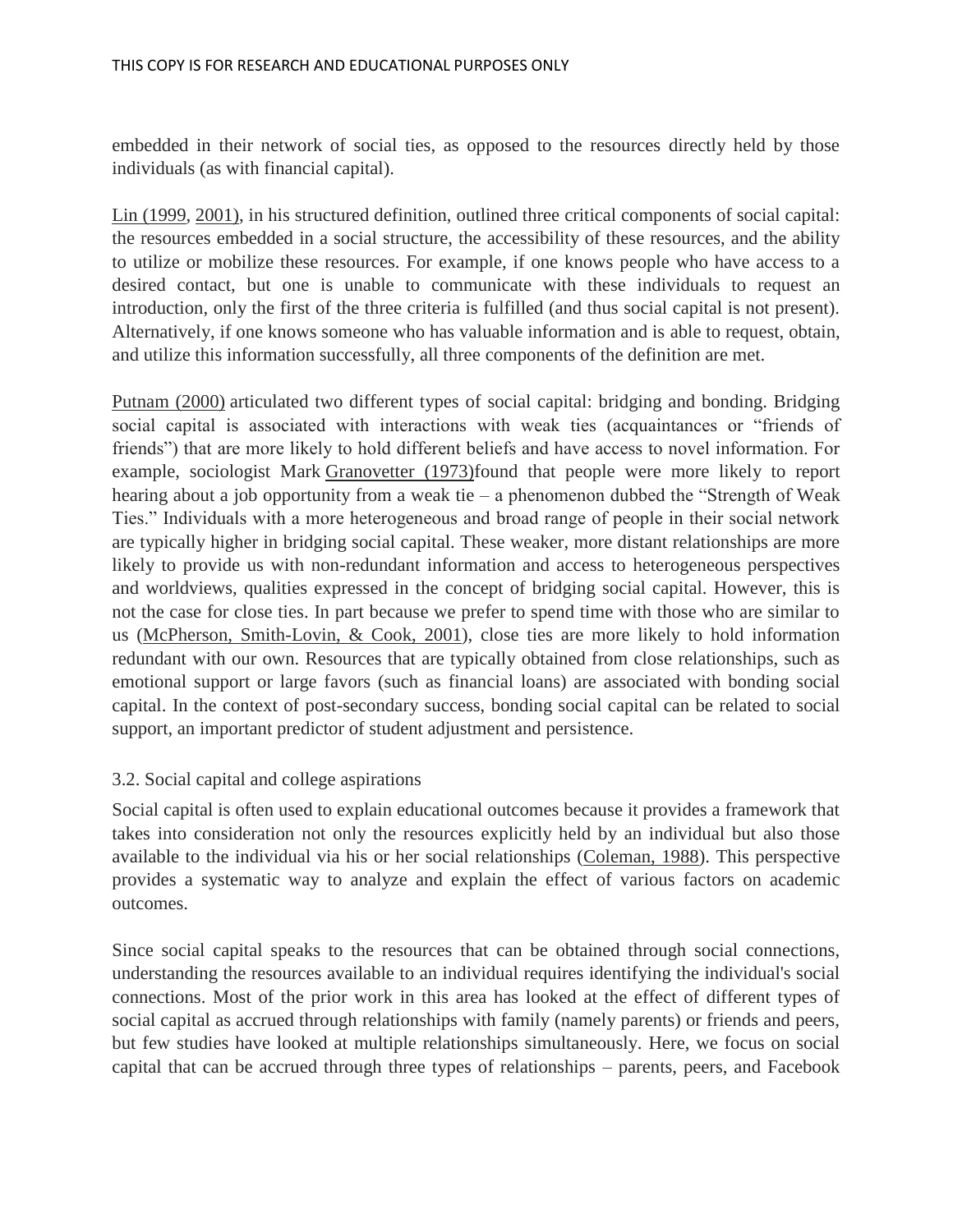Friends – and explicate how relationships with each of these groups relate to high school students' college aspirations.

Although peer and family influences have been the focus of work in this area, very little research within the college access literature work has specifically examined the role of social capital accrued through one's extended network, such as friends of friends or distant relatives, and specifically the role of social media in enabling students to access these resources. In one exception, [Greenhow and Robelia \(2009\)](http://www.sciencedirect.com/science/article/pii/S0360131513000080#bib22) found that low-income teens relied on contacts made more accessible through social network sites, such as friends who had recently left for college, in their college application and planning processes. Work on undergraduate populations suggests Facebook use can support the accrual of both bridging and bonding social capital [\(Ellison et](http://www.sciencedirect.com/science/article/pii/S0360131513000080#bib17) al., [2007;](http://www.sciencedirect.com/science/article/pii/S0360131513000080#bib17) [Ellison, Steinfield, & Lampe, 2011\)](http://www.sciencedirect.com/science/article/pii/S0360131513000080#bib18). Because teens are fervent users of social media [\(Lenhart et](http://www.sciencedirect.com/science/article/pii/S0360131513000080#bib30) al., 2010), in this study we specifically examine the role Facebook Friends play in shaping expectations about college in order to better understand the role of this potential source of social capital for adolescents.

As mentioned above, social capital describes expectations about access to resources embedded within social relationships, with different kinds of relationships associated with provision of different kinds of informational and emotional resources. In the next section, we describe the literature on social capital and college aspirations that are associated with three critical sources of support for adolescents: parents, friends/peers, and social media contacts.

# 3.2.1. Parental involvement

Two important sources of social capital that have been identified in the education literature are parents/family and close friends. In the context of college-going, parental involvement in the child's education has been shown to have a large influence on the college enrollment process [\(Cabrera & La](http://www.sciencedirect.com/science/article/pii/S0360131513000080#bib9) Nasa, 2001; [Perna, 2000](http://www.sciencedirect.com/science/article/pii/S0360131513000080#bib39)[;Perna & Titus, 2005\)](http://www.sciencedirect.com/science/article/pii/S0360131513000080#bib40), such that more involvement from parents is associated with a higher desire to attend college as well as actual enrollment. Parental involvement can be conceptualized as a form of social capital because an individual's behavior cannot be completely explained without the environmental context that the individual is situated in [\(Coleman,1988;](http://www.sciencedirect.com/science/article/pii/S0360131513000080#bib12) [Perna & Titus, 2005\)](http://www.sciencedirect.com/science/article/pii/S0360131513000080#bib40). Note that parental involvement is not only about the dyadic relation between student and parent, but also includes the parents' interactions with teachers or other parents [\(Dika & Singh, 2002;](http://www.sciencedirect.com/science/article/pii/S0360131513000080#bib16) [Israel, Beaulieu, & Hartless, 2001;](http://www.sciencedirect.com/science/article/pii/S0360131513000080#bib26) [McNeal,](http://www.sciencedirect.com/science/article/pii/S0360131513000080#bib35)  [1999;](http://www.sciencedirect.com/science/article/pii/S0360131513000080#bib35) [Perna & Titus, 2005\)](http://www.sciencedirect.com/science/article/pii/S0360131513000080#bib40). When parents have high levels of involvement with teachers and other parents, they are likely to be better informed about their children's schooling experience, future ambitions, course selections, and hobbies, which gives them more opportunities to assist their children and provide financial and social support [\(Schneider & Stevenson, 1999\)](http://www.sciencedirect.com/science/article/pii/S0360131513000080#bib44).

# 3.2.2. Peer norms

Peer interaction is also important and has "far-reaching effects on nearly all areas of student learning and development" [\(Astin, 1993,](http://www.sciencedirect.com/science/article/pii/S0360131513000080#bib1) p. 3). Peers spend increasing amounts of time together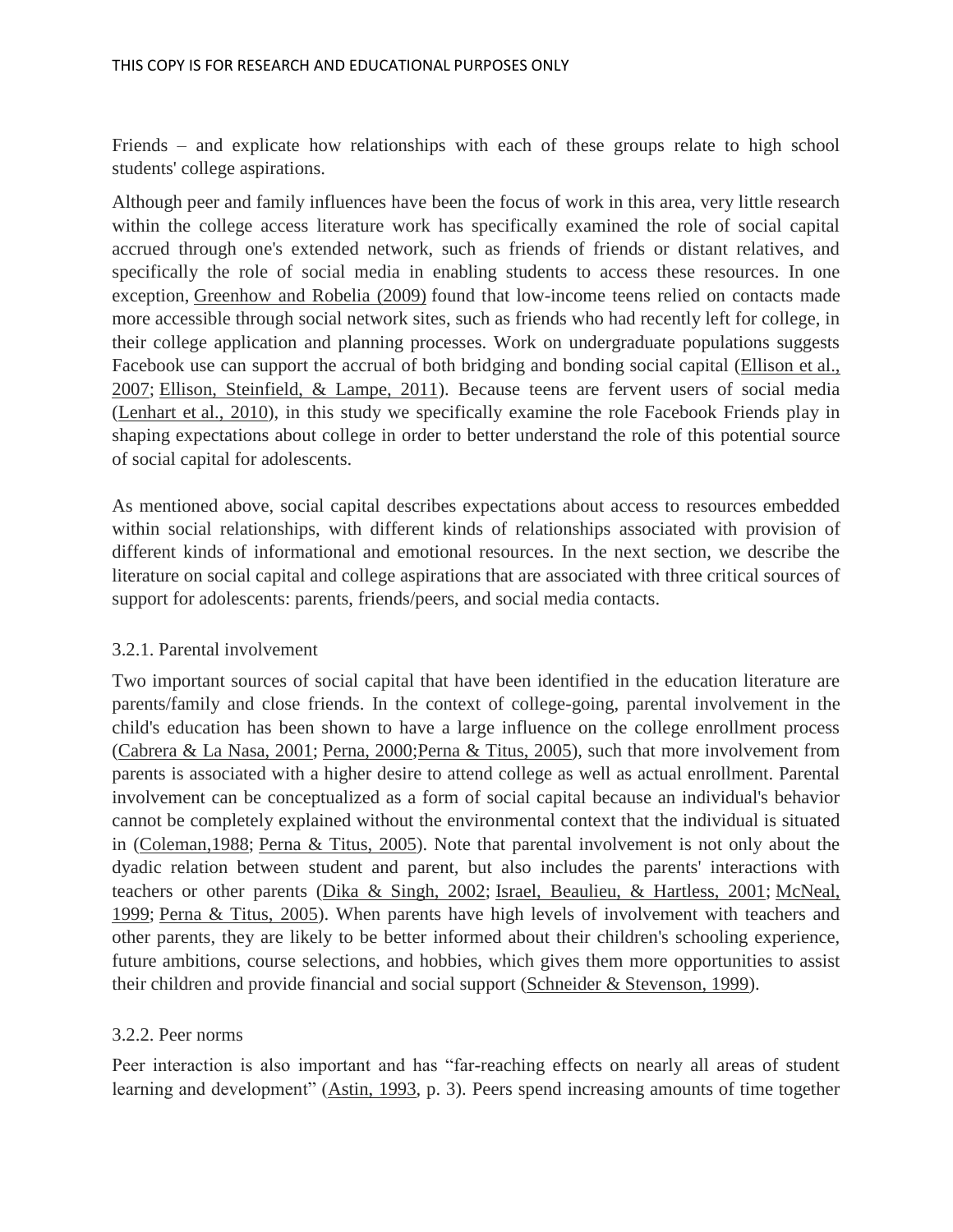in high school, and classrooms are social places [\(Ryan, 2000\)](http://www.sciencedirect.com/science/article/pii/S0360131513000080#bib43). Peer interaction, viewed as a socialization process, has been shown to lead to motivation, engagement, information exchange, role modeling, and reinforcement of peer norms and values [\(Ryan, 2000\)](http://www.sciencedirect.com/science/article/pii/S0360131513000080#bib43). Although adolescents face both negative and positive peer pressure from multiple sources, a study of high school students showed that peer pressure had the potential to impact academic achievement [\(Brown,](http://www.sciencedirect.com/science/article/pii/S0360131513000080#bib7)  [Lohr, & McClenahan, 1986\)](http://www.sciencedirect.com/science/article/pii/S0360131513000080#bib7). These group dynamics can be an asset if most of one's peers aspire to enroll in college, as students from high schools in which most of their friends report that they will attend college are more likely to enroll in college themselves [\(Perna & Titus, 2005\)](http://www.sciencedirect.com/science/article/pii/S0360131513000080#bib40).

The influence of close friends is markedly stronger for students from disadvantaged educational backgrounds. In an analysis of national longitudinal data tracking students' educational achievement[,Sokatch \(2006\)](http://www.sciencedirect.com/science/article/pii/S0360131513000080#bib47) found that friends' plans were the best predictor of 4-year college enrollment among students who were low-income, African-American or Hispanic, and from an urban high school. Even after taking into account socioeconomic and academic ability factors, students who reported that their friends were going to college and wanted them to go to college were ten times more likely to attend a four-year college [\(Sokatch, 2006\)](http://www.sciencedirect.com/science/article/pii/S0360131513000080#bib47). [Holland \(2010\)](http://www.sciencedirect.com/science/article/pii/S0360131513000080#bib24) also found that peers were influential in college planning and preparation for Black students.

# 3.2.3. Informational resources via social media

Although the influence of family and close friends on college aspirations is well documented, the influence of extended networks is less so. Yet with the burgeoning use of social media among youth and consistent findings showing a relationship between social media usage and social capital, it could be that social media tools have the ability to intensify latent connections that could be useful in animating high school students' college aspirations, facilitating the transfer of information about college, and ultimately enhancing expectations of future college success.

A growing body of research explores the potential for social network sites such as Facebook to support the development of social capital among college undergraduate and adult users (Ellison et [al., 2007,](http://www.sciencedirect.com/science/article/pii/S0360131513000080#bib17) [2011](http://www.sciencedirect.com/science/article/pii/S0360131513000080#bib18)[;Steinfield, Ellison, & Lampe, 2008\)](http://www.sciencedirect.com/science/article/pii/S0360131513000080#bib48). As Ellison et [al. \(2007\)](http://www.sciencedirect.com/science/article/pii/S0360131513000080#bib17) write, "Facebook might make it easier to convert latent ties into weak ties, in that the site provides personal information about others, makes visible one's connections to a wide range of individuals, and enables students to identify those who might be useful in some capacity (such as the math major in a required calculus class), thus providing the motivation to activate a latent tie." The social and technical affordances of Facebook lower the transaction costs for maintaining a larger network of weak ties, which have the potential for providing informational resources [\(see](http://www.sciencedirect.com/science/article/pii/S0360131513000080#bib20)  [Granovetter, 1983\)](http://www.sciencedirect.com/science/article/pii/S0360131513000080#bib20). Given these affordances, it may be that social media tools such as Facebook have the potential to shift low-income young users' perceptions about the possibility of attending college and their feelings of self-efficacy in this endeavor by increasing perceptions about their access to social support[.Greenhow and Burton \(2011\)](http://www.sciencedirect.com/science/article/pii/S0360131513000080#bib21) found that low-income high school students perceived social network sites as an environment in which it was easier to share their emotions with both close friends and weaker contacts. Students believed their support networks were actually stronger after prolonged SNS membership, citing various channels for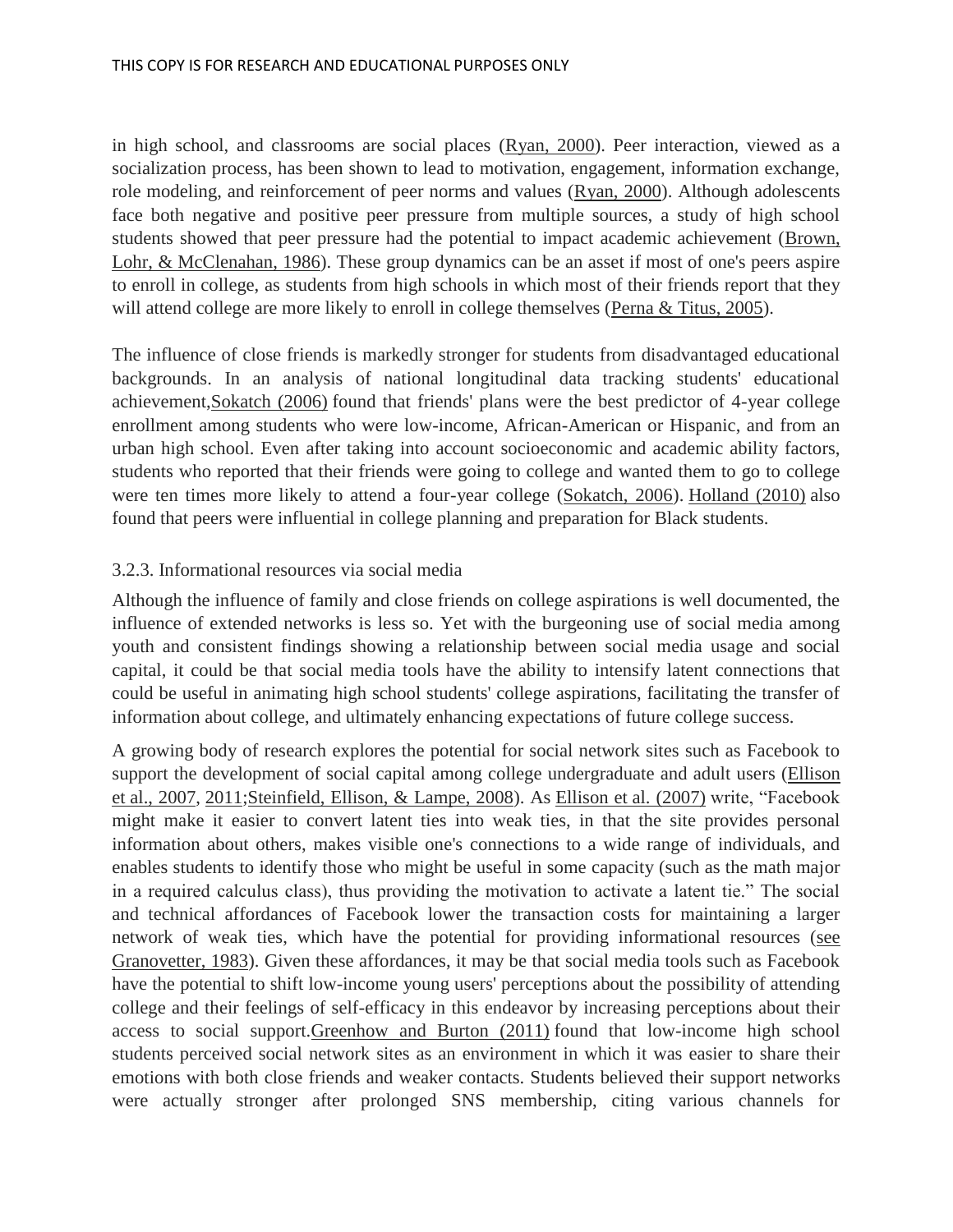communication and frequent personal profile updating as helping them feel closer to, and maintain an awareness of, their close and extended friends; they felt regular online social networking "encouraged openness, sharing, and getting to know more 'sides' of a person" [\(Greenhow & Burton, 2011,](http://www.sciencedirect.com/science/article/pii/S0360131513000080#bib21) p. 239).

However, there are relatively fewer studies that assess the extent to which high school students feel that social media enable them to access informational support from their social network. We are thus interested in how latent resources available through social media contribute to college aspirations. For instance, connecting with someone who is currently attending or has already graduated college could facilitate the exchange of useful college-related informational resources, such as enabling a high school student to ask questions about college.

In addition to the potential resources that can be obtained through people via social media, it is also important to know how much the student actually uses those resources. This refers to the concept of resource mobilization, one of the three components of social capital as outlined by [Lin \(2001\).](http://www.sciencedirect.com/science/article/pii/S0360131513000080#bib32) We are thus interested in the extent to which high school students use the people that they know through social media to actively seek out informational resources.

### 3.2.4. Social support

[Malecki and Demaray \(2003\)](http://www.sciencedirect.com/science/article/pii/S0360131513000080#bib33) define social support as "an individual's perception of general support or specific supportive behaviors (available or acted upon) from people in their social network, which enhances their functioning or may buffer them from adverse outcomes" (p. 232). Numerous studies identify a positive relationship between social support and academic achievement (e.g., [Croninger & Lee, 2001;](http://www.sciencedirect.com/science/article/pii/S0360131513000080#bib15) [Legault, Green-Demers, & Pelletier, 2006;](http://www.sciencedirect.com/science/article/pii/S0360131513000080#bib29) [Malecki](http://www.sciencedirect.com/science/article/pii/S0360131513000080#bib33)  [& Demaray, 2003\)](http://www.sciencedirect.com/science/article/pii/S0360131513000080#bib33). Social support can also prove vital for the overall well-being of students and when coping with college transition issues, because those who have a sense of belonging within the institution and experience overall well-being have a better chance of graduating with a degree [\(Baum & Payea, 2004;](http://www.sciencedirect.com/science/article/pii/S0360131513000080#bib5) [Tinto, 1993\)](http://www.sciencedirect.com/science/article/pii/S0360131513000080#bib52). Many studies on social support, however, focus only on relationships with parents, teachers, and peers, and do not consider mediated and potentially weaker connections such as Facebook Friends. Thus we do not know whether there is a relationship between students' perceived instrumental and emotional support from these different sources, including Facebook Friends, and how they relate to their college aspirations, which is what this study addresses.

#### 4. Research questions

In the above sections, we described three sources of social capital: parents, close friends, and contacts on social media (e.g., Facebook Friends) and the unique resources that those sources can provide. As reviewed above, there has been much literature looking at different aspects of social capital and factors related to college aspirations. However, one of the biggest limitations of the extant literature is that most of the studies only looked at one or two aspects of social capital.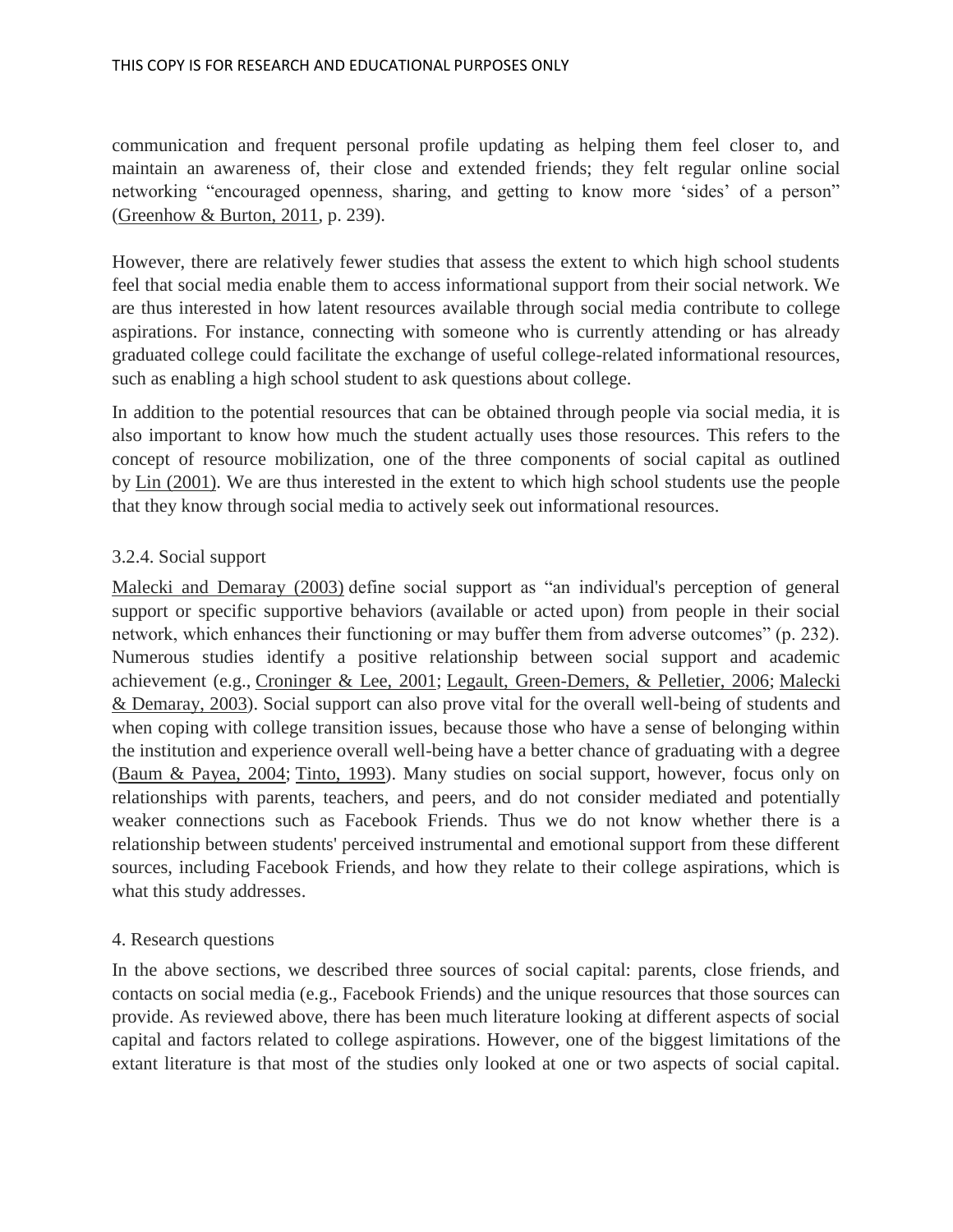Although each aspect of social capital may be related to college aspirations, it is important to look at all of the factors together in order to discover the relative value of each component.

We are thus interested in looking at how different facets of social capital are related to college aspirations among high school students. As outlined in [Table 1,](http://www.sciencedirect.com/science/article/pii/S0360131513000080#tbl1) there are demographic factors, such as race and socioeconomic status, that have been used extensively in the past as proxies of social capital. These factors are fairly fixed and difficult – if not impossible – to change. Then, there are structural factors [\(Coleman, 1988\)](http://www.sciencedirect.com/science/article/pii/S0360131513000080#bib12), which refer to environmental factors that surround the individual. They do not have a direct relationship with the individual, but can influence them. These factors are not as fixed as demographic factors but are still out of the control of the individual. Examples would include number of siblings that have attended or are currently attending college, the level of parents' involvement in the community, and how much importance peers place on doing well in school. Next, there is social capital that is directly related with the individual through their immediate network. This can include instrumental support and emotional support through strong ties such as through family and close friends. Finally, there is social capital directly related with the individual through extended networks. In this study, we focused on social media as a means of connecting to that extended network.

| Demographic                                           | Gender<br>Race<br>SES (eligibility for free lunch)                                                                                                                                     |
|-------------------------------------------------------|----------------------------------------------------------------------------------------------------------------------------------------------------------------------------------------|
| Structural                                            | Siblings in college<br>Extended family in college<br>Parents' involvement in community<br>Peer norms                                                                                   |
| <b>Immediate Network</b><br>(Parents & Close Friends) | Instrumental support from parents<br>Emotional support from parents<br>Instrumental support from friends<br>Emotional support from friends                                             |
| <b>Extended Network</b><br>(via Social Media)         | <b>Instrumental support from Facebook Friends</b><br><b>Emotional support from Facebook Friends</b><br>Facebook Friends as a college resource<br>Social media information mobilization |

| Table 1. Types and sources of social capital. |  |  |  |  |  |  |  |
|-----------------------------------------------|--|--|--|--|--|--|--|
|-----------------------------------------------|--|--|--|--|--|--|--|

Our main research questions examine the added contribution of each type of social capital in explaining college application efficacy and expectation of college success. In our analyses, we created four different models, looking at the added value of each type of social capital. The final model includes all four types of social capital, in which we can see which social capital factors positively contribute to college aspirations even after accounting for the other factors.

RQ1. What types of social capital are associated with college application efficacy?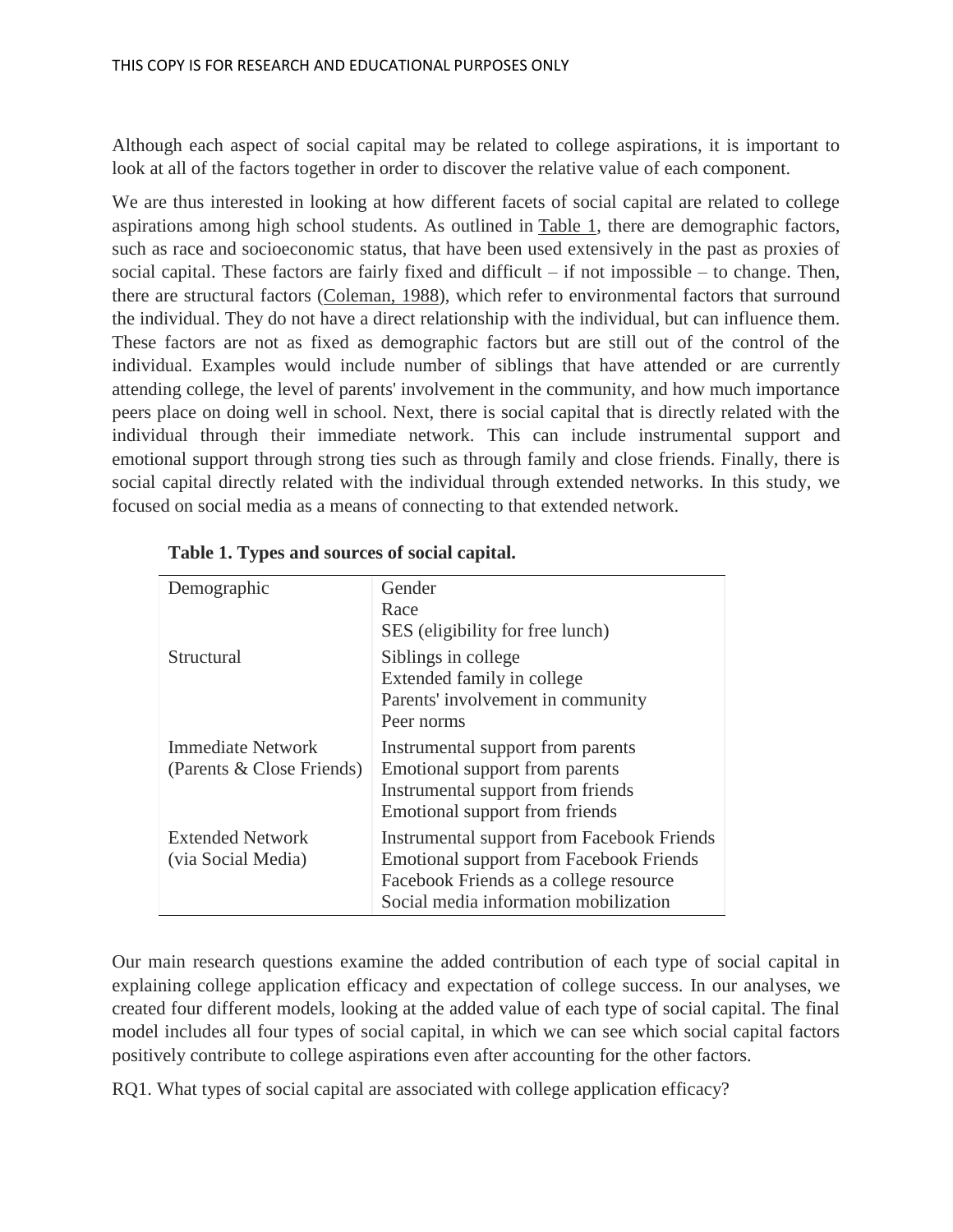RQ2. What types of social capital are associated with expectations of college success?

## 4.1. College aspiration and first-generation students

Although we have general questions about the association between social capital and two different types of college aspirations, as articulated above, prior literature suggests major differences between first-generation students and those whose parents both graduated from college. First-generation students are disadvantaged in comparison to non first-generation students as they have less financial and social capital. Although many first-generation students are from low-income families [\(Terenzini, Springer, Yaeger, Pascarella, & Nora, 1996\)](http://www.sciencedirect.com/science/article/pii/S0360131513000080#bib50) and are ethnic minorities [\(Bui, 2002;](http://www.sciencedirect.com/science/article/pii/S0360131513000080#bib8) [Choy, 2001\)](http://www.sciencedirect.com/science/article/pii/S0360131513000080#bib11), studies have shown that parental education is strongly related to the likelihood of enrolling in post-secondary education, even after taking into account other factors such as income, academic preparation, and peer influence [\(Choy, 2001\)](http://www.sciencedirect.com/science/article/pii/S0360131513000080#bib11). This is because parents who did not go to college are often less involved in their children's curricular choices; for example, first-generation students are less likely to take higher-level mathematics courses [\(Choy, 2001\)](http://www.sciencedirect.com/science/article/pii/S0360131513000080#bib11).

Parents who did not graduate high school or graduated high school but did not go on to college also offer less help to their children in searching for relevant information and putting together appropriate forms for financial aid applications [\(Choy, 2001\)](http://www.sciencedirect.com/science/article/pii/S0360131513000080#bib11). Moreover, parents who did not attend college have little knowledge of the college environment and values of higher education; students who did not learn about this from their parents are more likely to experience a "culture shock" when they attend college [\(Inman & Mayes, 1999\)](http://www.sciencedirect.com/science/article/pii/S0360131513000080#bib25) and can also experience a constant dissonance between their family background and the environment at higher education institutions because they are on the margins of two different cultures (see [Thayer, 2000\)](http://www.sciencedirect.com/science/article/pii/S0360131513000080#bib51). First-generation students also think they have less social support in general from their families [\(Thayer, 2000\)](http://www.sciencedirect.com/science/article/pii/S0360131513000080#bib51).

However, changing parents' academic status is not an easy thing to do. Therefore it is essential to consider how other more malleable factors may impact certain students' access to critical information and support about gaining entry to college. For first-generation college students, the role played by social media in this regard may be critical. At the same time, the potential resources available via social media may not be enough to assist these students with serious issues such as college-going. It is thus an open question as to what types of social capital are most important to these students and if there is a difference between first-generation and other students regarding what social capital factors contribute to their college aspirations.

RQ3. Are there differences in perceived social capital between first-generation students and non first-generation students?

RQ4a. What types of social capital are associated with college application efficacy for firstgeneration students?

RQ4b. What types of social capital are associated with college application efficacy for non firstgeneration students?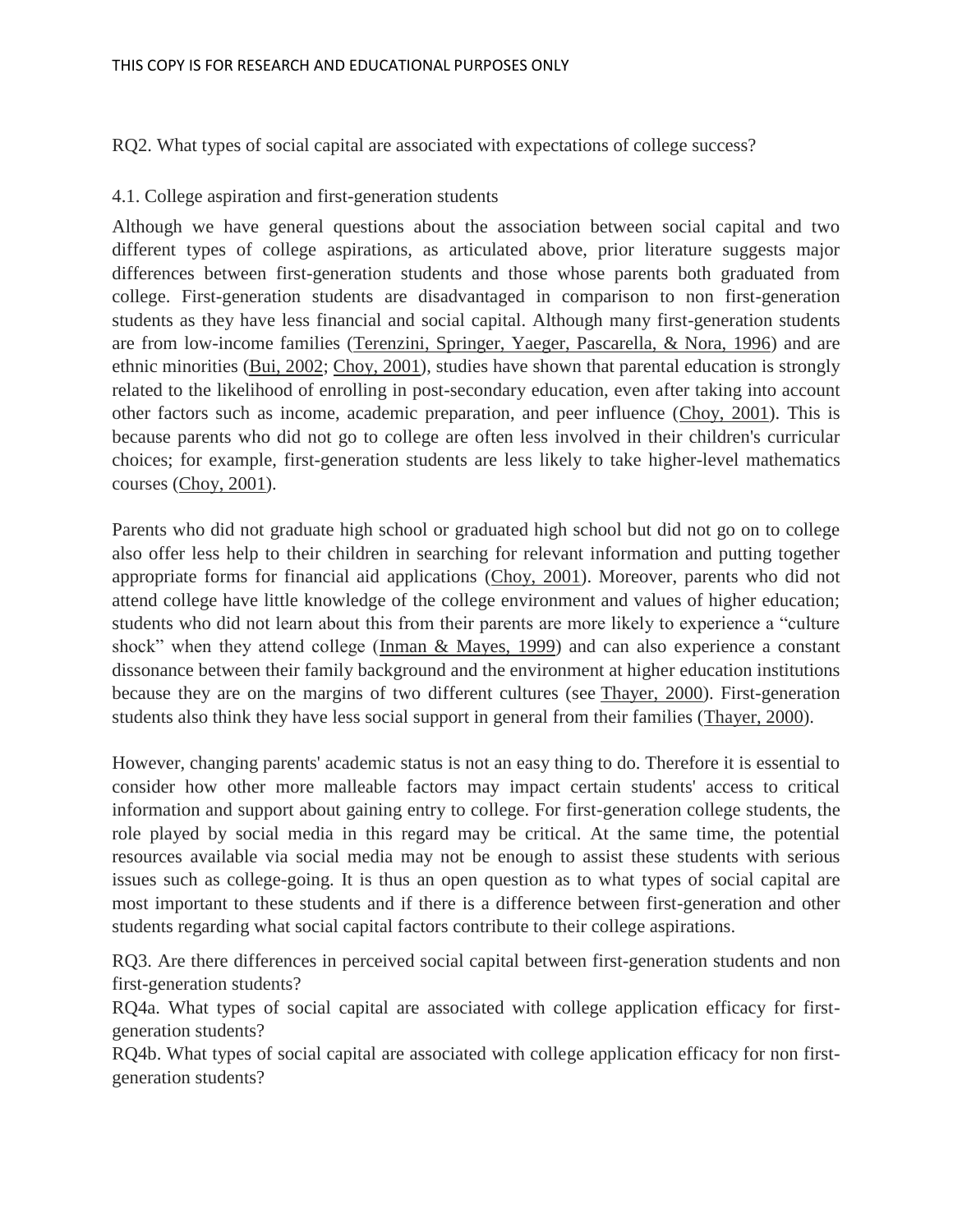RQ5a. What types of social capital are associated with expectations of college success for firstgeneration students?

RQ5b. What types of social capital are associated with expectations of college success for non first-generation students?

## 5. Method

## 5.1. Participants

The six high schools in which survey data were collected were selected with the support of the Michigan College Access Network, a statewide non-profit organization with a college access mission. Muskegon Opportunity, a local college access network, agreed to cooperate with data collection in Muskegon County. Muskegon is a county on the Western side of Michigan and is a mix of urban and rural communities. According to the 2010 U.S. Census data, 88% of adults 25 years and older graduated from high school or higher, and 16.5% had a bachelor's degree or higher.

All 12 school districts with a comprehensive high school (a high school with all four grades) within Muskegon County were invited to participate in this research. Six districts agreed to participate: Muskegon Public Schools, North Muskegon Public Schools, Orchard View Schools, Holton Public Schools, Montague Public Schools, and Oakridge Public Schools. A pilot survey was fielded at Montague; this data was only used to refine the survey.

In early 2012, students in these six districts were surveyed using the refined instruments. A website was created to describe the data collection to parents, who could choose to opt-out their child if they desired. Printed copies of the surveys and scantrons (bubble sheets) were placed in teachers' mailboxes a day in advance. We chose to use paper surveys as we did not want to selfselect for people who were proficient computer users, as they might report higher levels of social media usage and bias our sample. Also, students were already familiar with paper surveys and scantrons as they use similar forms for national tests. Using the scantron, however, created limitations in survey design, as the scantron reader could only read one response per question and there were only five response options (A, B, C, D, E) for each item. All surveys across the schools were fielded within one week.

# 5.2. Measures

First-generation status was a dichotomous variable created from two items about the educational level achieved by participants' mother and father. Only students who had *neither* parent graduate from college were considered first-generation. SES was a one-item measure asking about whether or not they qualified for free lunch at school; this is a federal program through which students from families with incomes at or below 130% of the national poverty level are eligible for free meals. For the period between July 1, 2012 and July 30, 2013, 130% of the poverty level was \$29,965 for a family of four [\(USDA, 2012\)](http://www.sciencedirect.com/science/article/pii/S0360131513000080#bib53). Compared to the national average of 39%, the percentage of students eligible for free lunch is 77% in Muskegon, 32% in Oakridge, 43% in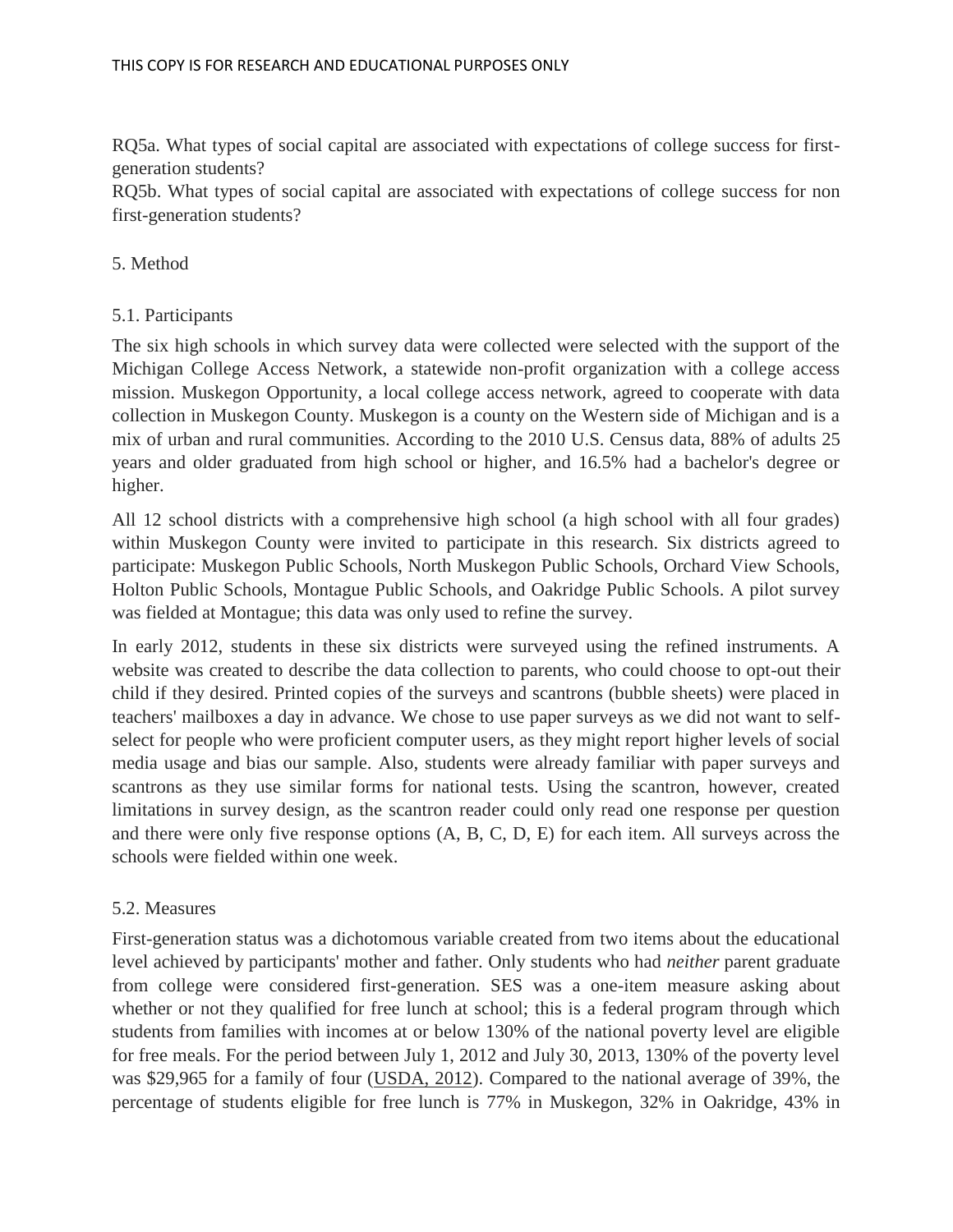Orchard View, and 52% in Holton [\(National Center for Education Statistics, 2012\)](http://www.sciencedirect.com/science/article/pii/S0360131513000080#bib37). We also asked students to identify a social class (e.g., working class, middle class, upper middle class) on a five-point scale of subjective social classification [\(Ostrove & Long, 2007\)](http://www.sciencedirect.com/science/article/pii/S0360131513000080#bib38) but could not use this item in analysis due to lack of variance in responses as most students reported themselves as being middle class.

### 5.2.1. College aspirations

College application efficacy (Cronbach's alpha  $= .75$ ) was a four-item original scale assessing the extent to which participants felt they were prepared to apply for college. Expectations of college success  $(a = .84)$  was a four-item original scale about one's confidence in being able to successfully attend and graduate from college. Principal Component Analysis Varimax rotation showed that these were two distinct factors explaining 63.74% of total variance. The exact items of these two scales and their factor loadings are shown in [Table 2.](http://www.sciencedirect.com/science/article/pii/S0360131513000080#tbl2)

|                                                                      | Factor 1 | Factor 2 |
|----------------------------------------------------------------------|----------|----------|
| <b>Expectations of college success</b>                               |          |          |
| I am confident that I will "fit in" socially in college.             | .826     | .117     |
| I'll be able to make friends at college.                             | .847     | .076     |
| I am confident that I am able to successfully graduate from college. | .801     | .188     |
| I am confident in my ability to get accepted to college.             | .710     | .326     |
| <b>College application efficacy</b>                                  |          |          |
| I know how to apply for financial aid.                               | .073     | .728     |
| I know what I need to include in a college application.              | .099     | .769     |
| I am prepared to apply to college.                                   | .179     | .775     |
| I can keep up-to-date with college application deadlines.            | .313     | .604     |

### **Table 2. Rotated component matrix of college aspiration dependent measures.**

# 5.2.2. Social capital

Our study included several measures of social capital. The first measure of social capital assessed the type and source of resources. For this, we adapted the Child and Adolescent Social Support Scale (CASSS; Malecki, Demaray, & Elliott, 2000). The scales for parental support and close friend support were replications of the original scales, while peer support was adapted by replacing "peer" with "Facebook Friend." This resulted in six scales: instrumental support from parents ( $\alpha = .85$ ), instrumental support from close friends ( $\alpha = .80$ ), instrumental support from Facebook Friends ( $\alpha$  = .90), emotional support from parents ( $\alpha$  = .87), emotional support from close friends ( $\alpha = .82$ ), and emotional support from Facebook Friends ( $\alpha = .90$ ). Scale items can be found in [Appendix A.](http://www.sciencedirect.com/science/article/pii/S0360131513000080#appsec1)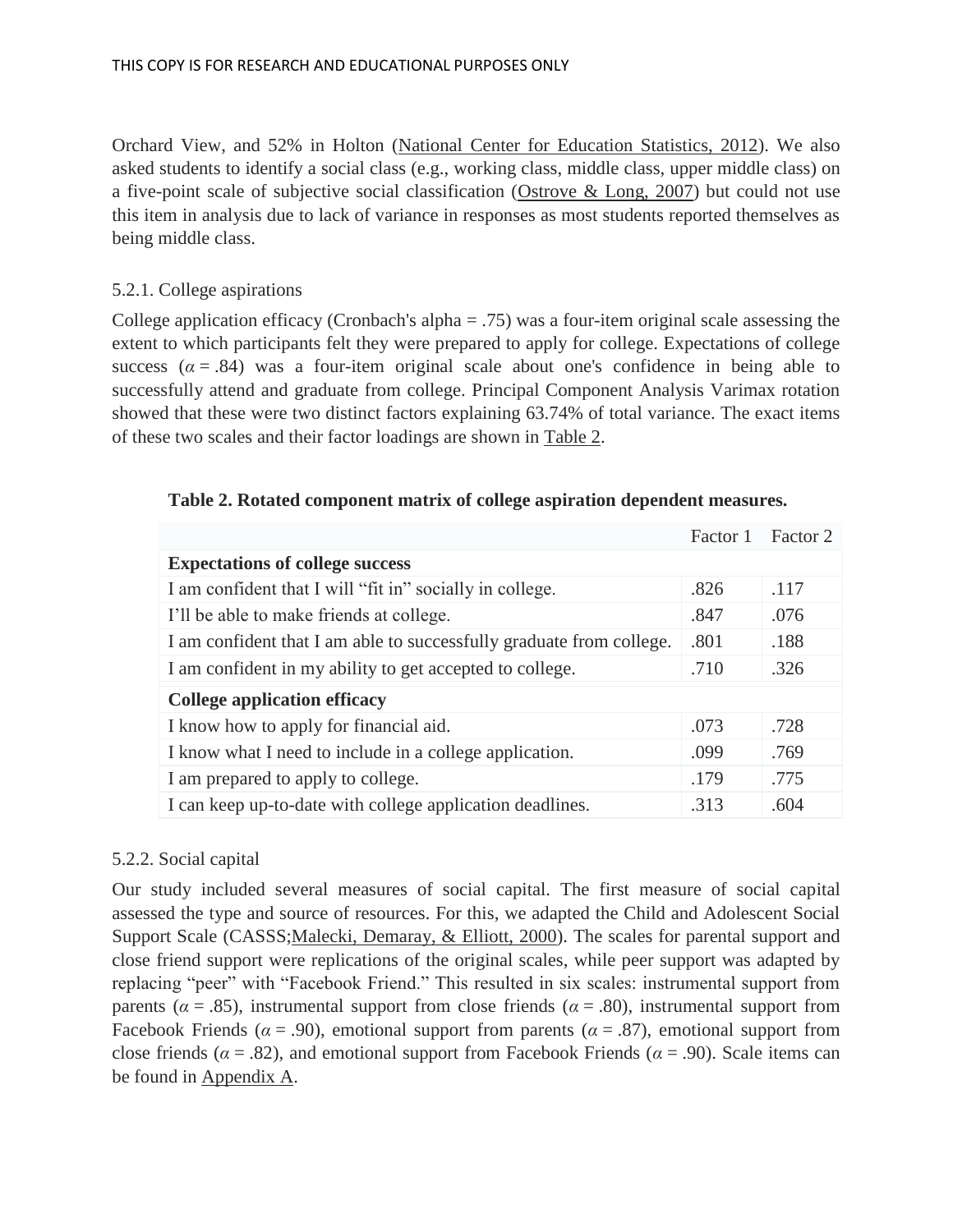Facebook Friend college resource ( $\alpha$  = .86) was a four-item original scale about the latent, or potential, resources that Facebook Friends could provide in relation to information or advice about college. These items were constructed based on Lin's concept of "access" to resources [\(Lin,](http://www.sciencedirect.com/science/article/pii/S0360131513000080#bib32)  [2001\)](http://www.sciencedirect.com/science/article/pii/S0360131513000080#bib32), which is one of the three components of social capital. Students were asked to rate the following statements on a five-point Likert-type scale ranging from "strongly disagree" to "strongly agree": "I am "Friends" with someone on Facebook who graduated college and faced the same kind of challenges I face," "I am "Friends" with someone on Facebook that could answer questions about college," "I am "Friends" on Facebook with an older relative who graduated college," and "I am "Friends" on a social media site with someone who is currently in college."

Social media information mobilization – the extent to which participants reported being able to mobilize, or utilize resources through people they know in social media – was measured by asking about how much information they actually get from their online social connections. This scale  $(a = .83)$  included three items: "I learn about college from my friends online," "I learn about college from my friends on Facebook and/or other social media sites," and "I get information about college on Facebook and/or other social media sites."

Parental involvement in the community  $(a = .73)$  was a three-item original scale addressing [Coleman's \(1988\)](http://www.sciencedirect.com/science/article/pii/S0360131513000080#bib12) concept of social capital within the family, or resources associated with parent involvement. The items were: "My parents are well-connected with other parents," "My parents talk frequently with my teachers," and "My family is part of a local community (for instance, a religious or ethnic group)."

The peer norms scale ( $\alpha$  = .84) consisted of three items from [Sokatch \(2006\).](http://www.sciencedirect.com/science/article/pii/S0360131513000080#bib47) Participants were asked, "Among friends you hang out with (close friends), how important is it to…" followed by "Get good grades," "Finish high school," and "Continue education past high school." They could rate these statements on a five-point scale from "not important" to "very important."

Students were also asked to rate their self-esteem using the Single-Item Self-Esteem Scale [\(Robins, Hendin, & Trzesniewski, 2001\)](http://www.sciencedirect.com/science/article/pii/S0360131513000080#bib42). Participants indicated the extent to which they agreed to the statement "I have high self-esteem" on a 5 point Likert scale from "strongly disagree" to "strongly agree"  $(1 =$  strongly disagree,  $5 =$  strongly agree).

Frequency of Facebook use was one question: "Approximately how often do you visit Facebook?" Students had five answer choices: a) never or less than once a month, b) 1–3 times a month, c) 1–6 times a week, d) once or twice a day, and e) three or more times a day. Total number of Facebook friends was a selection between a) 0 to 50, b) 51 to 100, c) 101 to 300, d) 301 to 500, and 4) more than 500.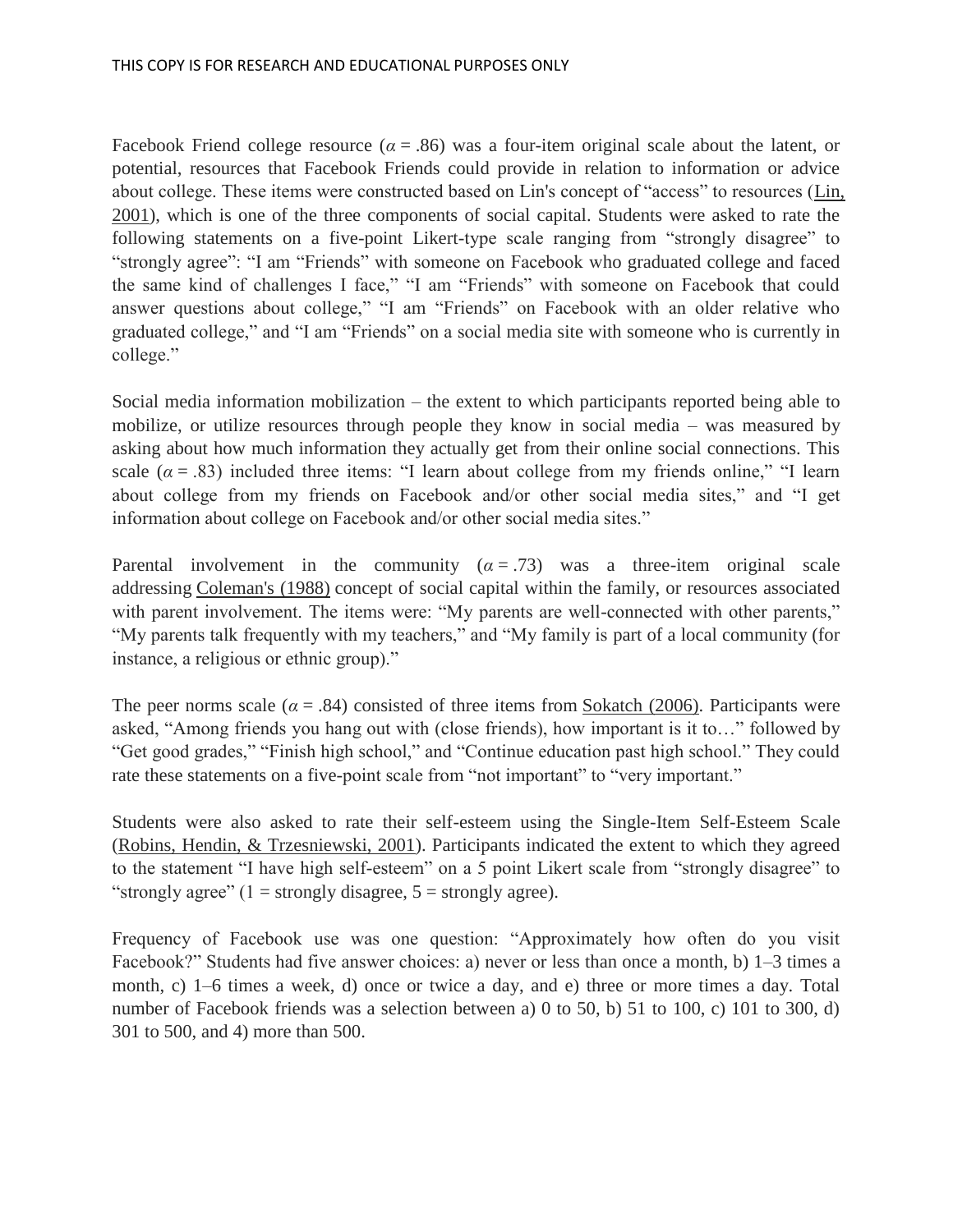#### 6. Results

We received a total of 789 completed questionnaires. We removed those that were incomplete by more than 10% from the end and those that were systematically missing data (missing three consecutive items or more). Of the 614 remaining cases, 113 (18.4%) did not report their parents' educational status. Our final sample included 504 students represented by the following schools: Holton (*N* = 76 [15.1%]), North Muskegon (*N* = 113 [22.4%]), Oakridge (*N* = 72 [14.3%]), Muskegon ( $N = 106$  [21.0%]), and Orchard View ( $N = 127$  [27.2%]). There were slightly more males (56.3%) than females. The majority of the sample was White (69.0%). African-Americans accounted for 16.7% of the sample, followed by multiracial students (6.0%), Hispanics (6.5%), and Asians (1.8%). The sample was slightly skewed toward upper-year students: 9th grade (20.6%), 10th grade (23.8%), 11th grade (25.8%), and 12th grade (29.8%). Slightly more than half of the participants were first-generation (51.2%); a similar percentage reported qualifying for free lunch (51.4%). A small group of students were unaware of whether or not they received free lunch (8.5%).

#### 6.1. Differences between first-generation students and non first-generation students

In general, students' self-reported level of college application efficacy (confidence in their understanding about college application procedures) was close to the midpoint of our scale  $(M = 3.25, SD = .84)$ . However, first-generation students and non first-generation students showed statistically significant differences in their level of college application efficacy. Firstgeneration students reported significantly lower college application efficacy than non firstgeneration students,  $t(496) = 2.32$ ,  $p < .05$ . In general, students had fairly high expectations of succeeding in college  $(M = 4.01, SD = .78)$ , but first-generation students reported lower expectations of college success than non first-generation students,  $t(499) = 2.84$ ,  $p < .01$ .

In regards to social capital (RQ3), there were significant differences in perceived parental support between the two groups (see [Table 3\)](http://www.sciencedirect.com/science/article/pii/S0360131513000080#tbl3). First-generation students reported having less instrumental support from their parents than non first-generations,  $t(501) = 3.83$ ,  $p < .01$ . They also reported having less perceived emotional support from their parents in comparison to non first-generation students,  $t(500) = 3.13$ ,  $p < .001$ . First-generation students also reported lower levels of parental involvement in the community  $(t(500) = 6.14, p < .001)$  and a lower level of peer norms  $(t(501) = 2.37, p < .05)$  than non first-generation students. In other words, the close friends of first-generation students were less interested in doing well in school and regularly attending classes in comparison to friends of non first-generation students.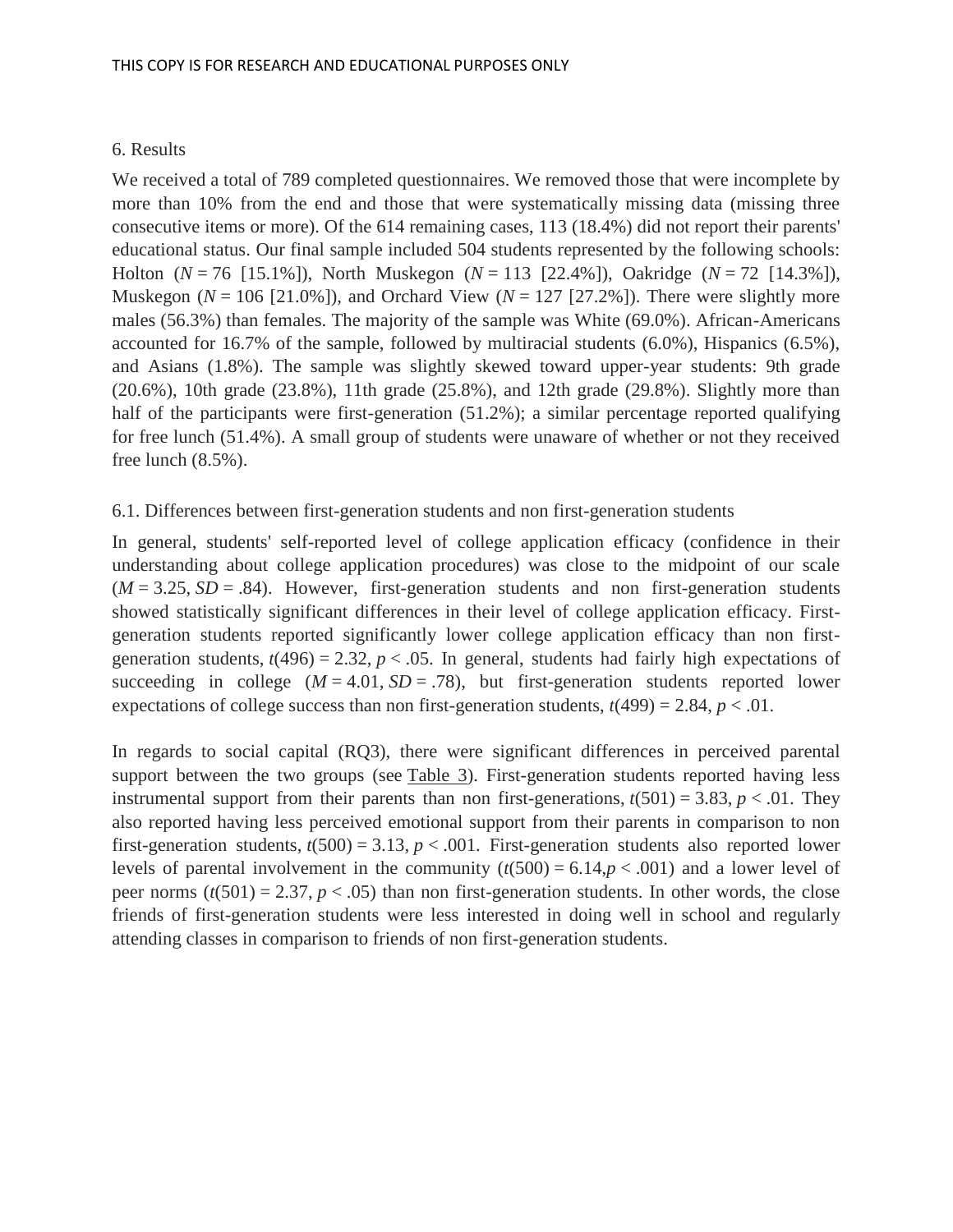| Parental involvement in community***<br>$M = 2.68$ , $SD = .94$<br>$M = 3.20, SD = .96$<br>$(N = 256)$<br>$(N = 246)$<br>Peer education norms*<br>$M = 4.24$ , $SD = .84$<br>$M = 4.42$ , $SD = .76$<br>$(N = 257)$<br>$(N = 246)$<br>$M = 3.69$ , $SD = .92$<br>$M = 3.99$ , $SD = .84$<br>Parent instrumental support***<br>$(N = 257)$<br>$(N = 256)$<br>$M = 3.88$ , $SD = .97$<br>Parent emotional support***<br>$M = 3.59$ , $SD = 1.04$<br>$(N = 245)$<br>$(N = 257)$<br>$M = 3.84$ , $SD = .79$<br>$M = 3.77$ , $SD = .82$<br>Friend instrumental support<br>$(N = 257)$<br>$(N = 244)$<br>$M = 3.79$ , $SD = .85$<br>$M = 4.03$ , $SD = .83$<br>Friend emotional support<br>$(N = 257)$<br>$(N = 246)$<br>$M = 2.65$ , $SD = 1.12$<br>$M = 2.50, SD = 1.10$<br>Facebook Friend instrumental support |
|--------------------------------------------------------------------------------------------------------------------------------------------------------------------------------------------------------------------------------------------------------------------------------------------------------------------------------------------------------------------------------------------------------------------------------------------------------------------------------------------------------------------------------------------------------------------------------------------------------------------------------------------------------------------------------------------------------------------------------------------------------------------------------------------------------------|
|                                                                                                                                                                                                                                                                                                                                                                                                                                                                                                                                                                                                                                                                                                                                                                                                              |
|                                                                                                                                                                                                                                                                                                                                                                                                                                                                                                                                                                                                                                                                                                                                                                                                              |
|                                                                                                                                                                                                                                                                                                                                                                                                                                                                                                                                                                                                                                                                                                                                                                                                              |
|                                                                                                                                                                                                                                                                                                                                                                                                                                                                                                                                                                                                                                                                                                                                                                                                              |
|                                                                                                                                                                                                                                                                                                                                                                                                                                                                                                                                                                                                                                                                                                                                                                                                              |
|                                                                                                                                                                                                                                                                                                                                                                                                                                                                                                                                                                                                                                                                                                                                                                                                              |
|                                                                                                                                                                                                                                                                                                                                                                                                                                                                                                                                                                                                                                                                                                                                                                                                              |
|                                                                                                                                                                                                                                                                                                                                                                                                                                                                                                                                                                                                                                                                                                                                                                                                              |
|                                                                                                                                                                                                                                                                                                                                                                                                                                                                                                                                                                                                                                                                                                                                                                                                              |
|                                                                                                                                                                                                                                                                                                                                                                                                                                                                                                                                                                                                                                                                                                                                                                                                              |
|                                                                                                                                                                                                                                                                                                                                                                                                                                                                                                                                                                                                                                                                                                                                                                                                              |
|                                                                                                                                                                                                                                                                                                                                                                                                                                                                                                                                                                                                                                                                                                                                                                                                              |
|                                                                                                                                                                                                                                                                                                                                                                                                                                                                                                                                                                                                                                                                                                                                                                                                              |
| $(N = 255)$<br>$(N = 244)$                                                                                                                                                                                                                                                                                                                                                                                                                                                                                                                                                                                                                                                                                                                                                                                   |
| Facebook Friend emotional support<br>$M = 2.76$ , $SD = 1.20$<br>$M = 2.64$ , $SD = 1.20$                                                                                                                                                                                                                                                                                                                                                                                                                                                                                                                                                                                                                                                                                                                    |
| $(N = 245)$<br>$(N = 255)$                                                                                                                                                                                                                                                                                                                                                                                                                                                                                                                                                                                                                                                                                                                                                                                   |
| Facebook Friend college resource*<br>$M = 3.66$ , $SD = 1.08$<br>$M = 3.87$ , $SD = 1.06$                                                                                                                                                                                                                                                                                                                                                                                                                                                                                                                                                                                                                                                                                                                    |
| $(N = 256)$<br>$(N = 246)$                                                                                                                                                                                                                                                                                                                                                                                                                                                                                                                                                                                                                                                                                                                                                                                   |
| Social media information mobilization<br>$M = 2.73$ , $SD = 1.04$<br>$M = 2.68$ , $SD = 1.02$                                                                                                                                                                                                                                                                                                                                                                                                                                                                                                                                                                                                                                                                                                                |
| $(N = 256)$<br>$(N = 243)$                                                                                                                                                                                                                                                                                                                                                                                                                                                                                                                                                                                                                                                                                                                                                                                   |

**Table 3. Means of social capital between first-generation and non first-generation students.**

Means that are significantly different are marked  $\gamma p < 0.05$ ,  $\gamma p < 0.01$ ,  $\gamma p < 0.001$ .

However, there were no significant differences in terms of instrumental support from close friends  $(t(499) = -.92, p = .36)$  or emotional support from close friends  $(t(501) = .64, p = .52)$ between the two groups. There were also no significant differences between the two groups in terms of perceived instrumental support from Facebook Friends (*t*(497) = −.15, *p* = .13) or perceived emotional support received from Facebook Friends, *t*(498) = −1.17, *p* = .24).

More than half (52.9%) of the participants either strongly disagreed or disagreed that they could mobilize resources related to college using social media; only 31.7% either agreed or strongly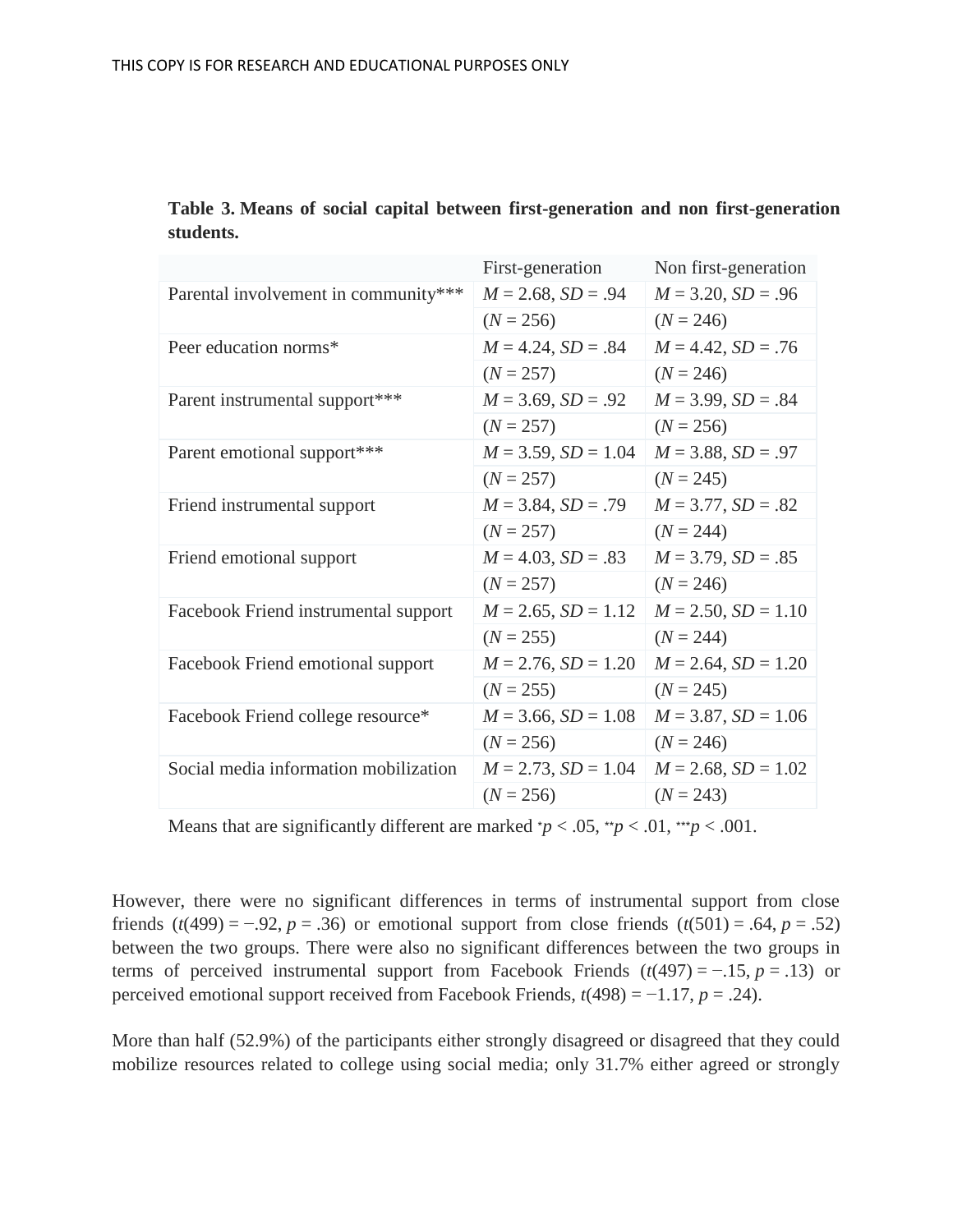agreed  $(M = 2.7, SD = 1.03)$ . There was no difference between first-generation students and non first-generation students, $t(501) = -.53$ ,  $p = .60$ .

On the other hand, students reported high levels of the potential college-related resources that Facebook Friends could provide (e.g., knowing someone who attended college and is on Facebook), with 73% either strongly agreeing or agreeing (*M* = 3.76, *SD* = .11). First-generation students reported lower levels of Facebook Friend college resources than non first-generation students,  $t(497) = 2.13$ ,  $p < .05$ . These results showed that first-generation students lack certain types of social capital but not others in comparison with students whose parents have both graduated from college. See [Table 3](http://www.sciencedirect.com/science/article/pii/S0360131513000080#tbl3) for means and standard deviations per group.

#### 6.2. Explaining college application efficacy for first-generation students

To answer RQ4, we ran separate analyses for first-generation students and non first-generations because we wanted to see which social capital factors were associated with students' college application efficacy for each of the two groups.

Hierarchical linear regression was employed to see the added variance explained by the addition of social capital factors (RQ4a, [Table 4\)](http://www.sciencedirect.com/science/article/pii/S0360131513000080#tbl4). The first model only contained basic information about the individual, such as grade in school, gender, SES, race, and self-esteem, *F*(6,  $217$ ) = 9.76,  $p < .001$ . The second model included all variables in the first model as well as family social capital variables, including number of siblings and extended family (cousins, aunts, uncles) in college,  $F(10, 213) = 8.88$ ,  $p < .001$ . The  $R^2$  change from Model 1 to Model 2 was significant at the  $p < .001$  level. Model 3 ( $F(14, 209) = 6.54$ ,  $p < .001$ ) added parent and peer support, but these variables did not significantly improve the model. Finally, Facebook-related social capital measures were included in Model 4, which significantly explained more variance than Model 3 ( $p < .001$ ). Basic Facebook usage variables – frequency of Facebook use and number of Facebook Friends – were added in order to account for differences among high and low users of the site. The final model explaining college application efficacy for first-generation students explained 41% of variance,  $F(20, 203) = 6.73$ ,  $p < .001$ , adjusted  $R^2 = .35$ .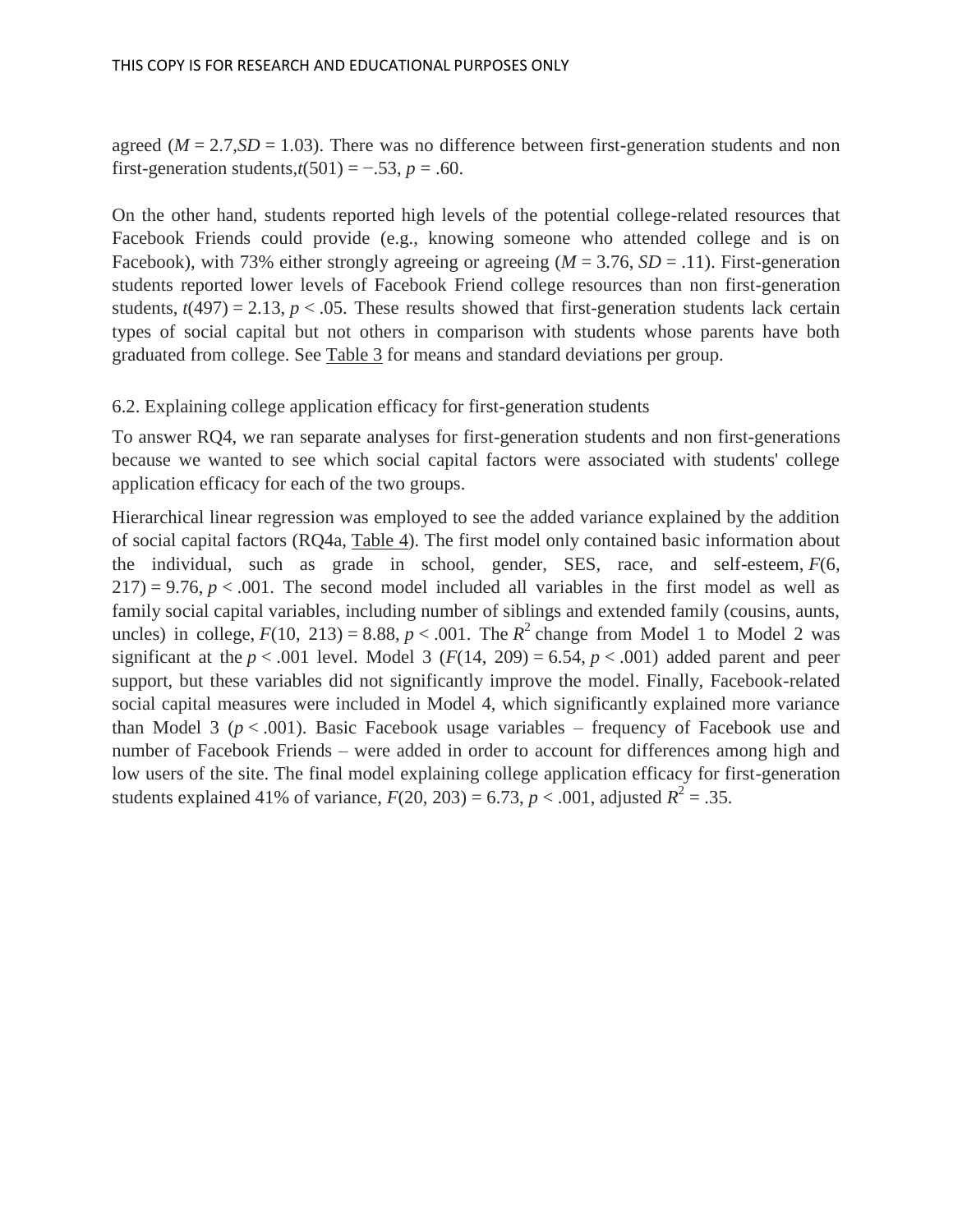|                                             | Model 1:<br>demographic | Model 2:<br>structural | Model 3:<br>immediate<br>network | Model 4:<br>extended<br>network |
|---------------------------------------------|-------------------------|------------------------|----------------------------------|---------------------------------|
| Year in school                              | $.39***$                | $.40***$               | $.41***$                         | $.38***$                        |
| Gender                                      | .10                     | .10                    | .09                              | .06                             |
| Free lunch                                  | $-.09$                  | $-.07$                 | $-.07$                           | $-.04$                          |
| Race $(Black)^{\underline{a}}$              | .10                     | .04                    | .03                              | $-.01$                          |
| Race $(Other)^{\underline{a}}$              | $-.03$                  | $-.02$                 | $-.02$                           | $-.04$                          |
| Self-esteem                                 | $.14*$                  | $.12*$                 | .11                              | .11                             |
| Siblings in college                         |                         | $.21**$                | $.21**$                          | $.16**$                         |
| Extended family in<br>college               |                         | $-.06$                 | $-.06$                           | $-.07$                          |
| Parental<br>involvement                     |                         | $.18**$                | $.17*$                           | .12                             |
| Peer norms                                  |                         | .05                    | .04                              | $-.01$                          |
| Parent instrumental                         |                         |                        | .10                              | .07                             |
| Parent emotional                            |                         |                        | $-.08$                           | $-.03$                          |
| Friend instrumental                         |                         |                        | .04                              | $-.03$                          |
| Friend emotional                            |                         |                        | .04                              | .03                             |
| Frequency of FB<br>use                      |                         |                        |                                  | $-.11$                          |
| No. of FB Friends                           |                         |                        |                                  | .02                             |
| FB Friend<br>instrumental                   |                         |                        |                                  | $.22*$                          |
| FB Friend<br>emotional                      |                         |                        |                                  | $-.23*$                         |
| FB Friend college<br>resource               |                         |                        |                                  | .09                             |
| Social media<br>information<br>mobilization |                         |                        |                                  | $.26***$                        |
| Adjusted $R^2$                              | .19                     | .26                    | .26                              | .35                             |

**Table 4. Predicting college application efficacy among first-generation students.**

Coefficients are standardized,  $\gamma p < .05$ ,  $\gamma p < .01$ ,  $\gamma p < .001$ , FB is short for Facebook.

a The reference group for Race is White.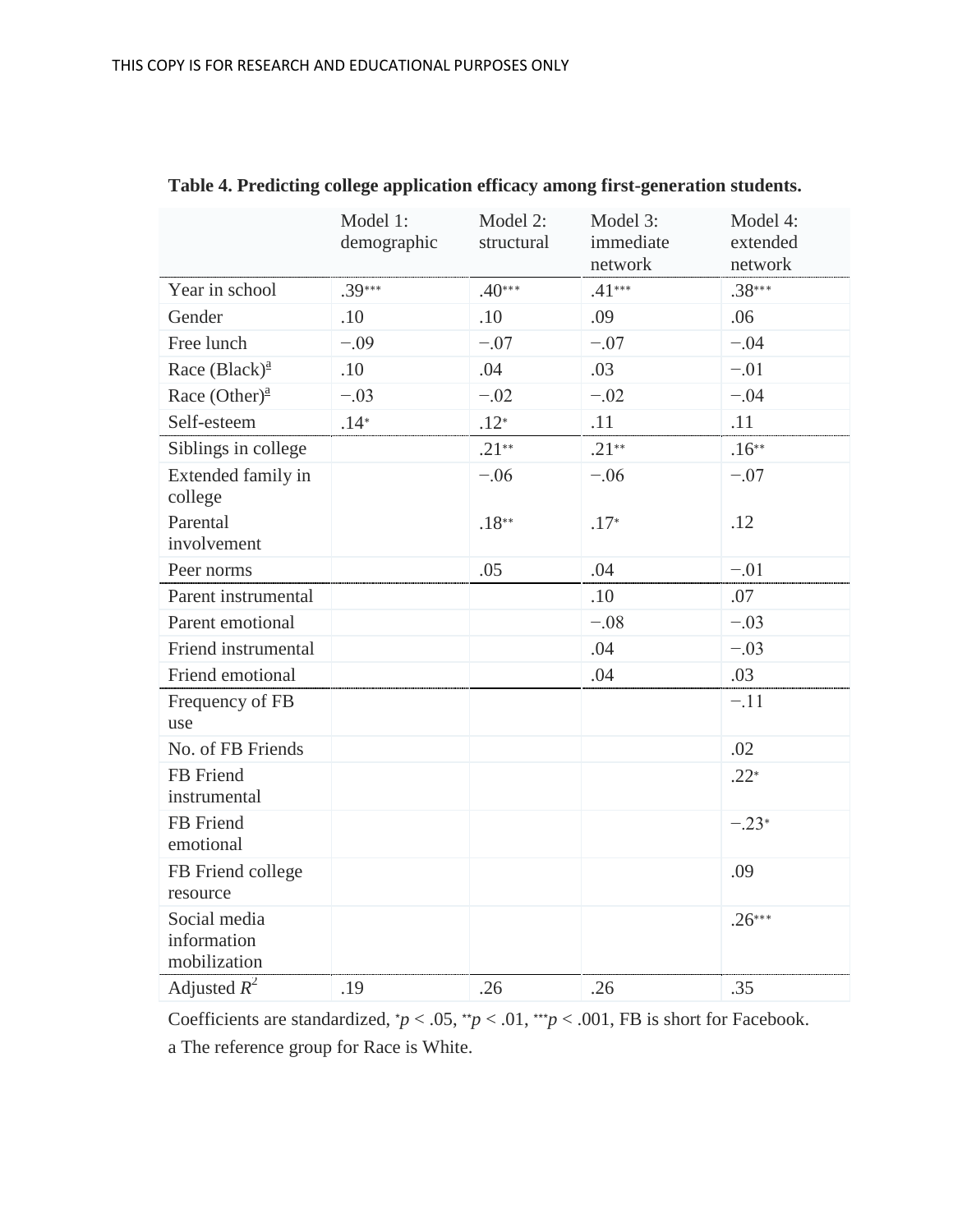In general, students in upper grades showed higher college application efficacy. There was no significant effect of race. The number of siblings attending college for any period of time was a significant predictor such that more siblings attending college increased college application efficacy. Parental involvement in the community was a significant factor in the third model, but when social media variables were added, this variable trended toward, but was not, significant.

In regard to social media use, being able to mobilize information related to college through social media was a positive predictor of application efficacy. Instrumental support received from Facebook Friends was also a positive predictor. Emotional support from Facebook Friends, however, was a negative predictor.

# 6.3. Explaining college application efficacy for non first-generation students

Again, hierarchical linear modeling was used to examine the added explanatory power of different types of social capital (RQ4b, [Table 5\)](http://www.sciencedirect.com/science/article/pii/S0360131513000080#tbl5). The first model contained basic demographic data,  $F(6, 206) = 13.06, p < .001$ . The second model added structural social capital factors,  $F(10, 100)$  $202$ ) = 5.97, *p* < .001. The *R*<sup>2</sup>change from Model 1 to Model 2 was significant at the *p* < .001 level. Model 3 ( $F(14, 198) = 8.81$ ,  $p < .001$ ) added parent and peer support; these variables did not significantly improve the model. Finally, Facebook-related social capital measures were added in Model 4, which did not significantly change the adjusted *R*squared (F change  $= 2.05$ ,  $p = .06$ ). The final model explaining college application efficacy for non firstgeneration students explained 42% of variance,  $F(20, 192) = 6.97$ ,  $p < .001$ , adjusted  $R^2 = .36$ .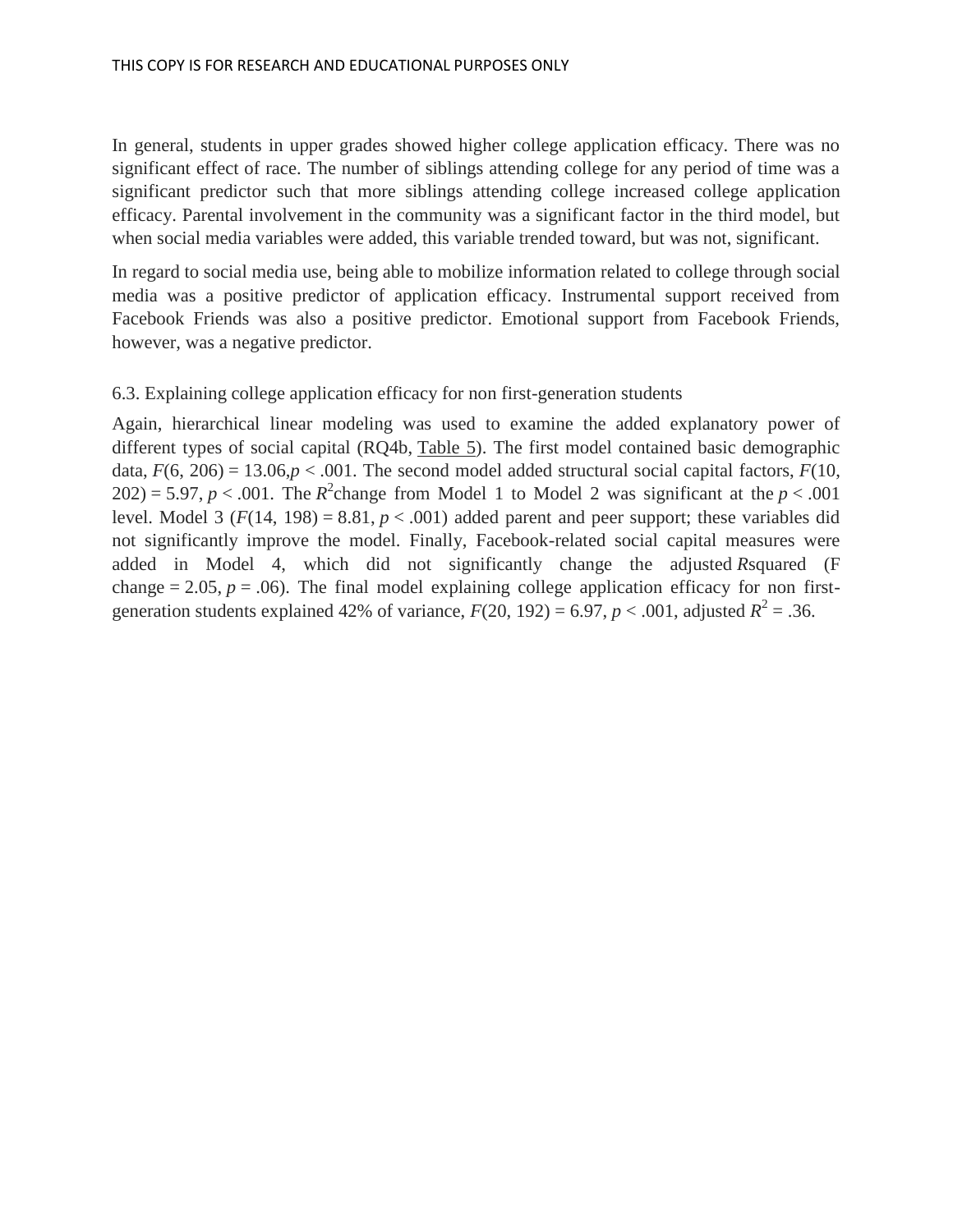|                                          | Model 1:<br>demographic | Model 2:<br>structural | Model 3:<br>immediate<br>network | Model 4:<br>extended<br>network |
|------------------------------------------|-------------------------|------------------------|----------------------------------|---------------------------------|
| Year in school                           | $.45***$                | $.45***$               | $.45***$                         | $.45***$                        |
| Gender                                   | .02                     | $-.07$                 | $-.06$                           | $-.06$                          |
| Free lunch                               | $-.10$                  | $-.07$                 | $-.05$                           | $-.06$                          |
| Race $(Black)^{\underline{a}}$           | .11                     | .10                    | .09                              | .12                             |
| Race (Other) $a$                         | $-.02$                  | .02                    | .01                              | $-.01$                          |
| Self-esteem                              | $.19**$                 | .06                    | .06                              | .06                             |
| Siblings in college                      |                         | .06                    | .05                              | .06                             |
| Extended family in<br>college            |                         | .02                    | .02                              | $-.01$                          |
| Parental involvement                     |                         | $.13*$                 | .10                              | .08                             |
| Peer norms                               |                         | $.30***$               | $.29***$                         | $.28***$                        |
| Parent instrumental                      |                         |                        | .09                              | .08                             |
| Parent emotional                         |                         |                        | .01                              | .02                             |
| Friend instrumental                      |                         |                        | .02                              | .06                             |
| Friend emotional                         |                         |                        | $-.02$                           | $-.04$                          |
| Frequency of FB use                      |                         |                        |                                  | $-.12$                          |
| No. of FB Friends                        |                         |                        |                                  | $-.15*$                         |
| FB Friend instrumental                   |                         |                        |                                  | $-.09$                          |
| FB Friend emotional                      |                         |                        |                                  | .08                             |
| FB Friend college<br>resource            |                         |                        |                                  | .13                             |
| Social media information<br>mobilization |                         |                        |                                  | .07                             |
| Adjusted $R^2$                           | .25                     | .34                    | .34                              | .36                             |

# **Table 5. Predicting college application efficacy among non first-generation students.**

Coefficients are standardized,  $\gamma p < .05$ ,  $\gamma p < .01$ ,  $\gamma p < .001$ , FB is short for Facebook. a.The reference group for Race is White.

For non first-generation students, year in school was the strongest positive predictor, such that students in upper grades had higher efficacy than those in lower grades. Peer norms was also a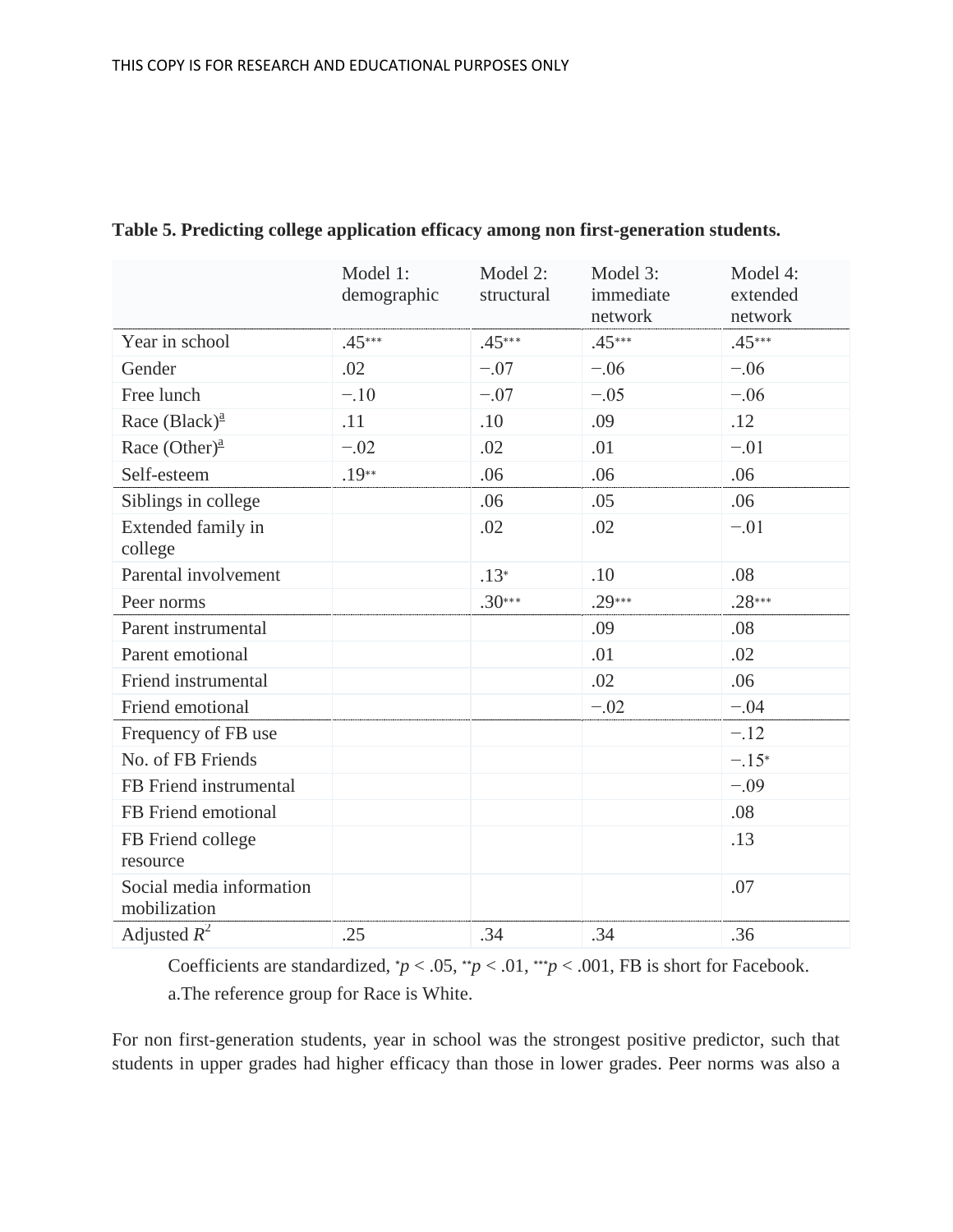significant positive predictor, but number of Facebook Friends was a negative predictor. None of the other variables were statistically significant.

## 6.4. Explaining expectations of college success for first-generation students

Individual factors and different types of social capital were entered stepwise into a hierarchical linear model (RQ5a, [Table 6\)](http://www.sciencedirect.com/science/article/pii/S0360131513000080#tbl6). The first model contained basic demographic data, *F*(6,  $219$ ) = 11.62,  $p < .001$ . The second model added structural social capital factors,  $F(10, 10)$  $215$ ) = 11.93, *p* < .001. The *R*<sup>2</sup> change from Model 1 to Model 2 was significant at the *p* < .001 level. Model 3  $(F(14, 211) = 9.56, p < .001)$  added parent and peer support; these variables significantly improved the model at the  $p < .05$  level. In the final model, Facebook-related social capital measures were added, which significantly changed the adjusted *R* squared at the*p* < .01 level,  $F(20, 205) = 8.19$ ,  $p < .001$ . The fourth model predicting expectation of college success for first-generation students explained 45% of the variance (adjusted  $R^2 = .40$ ).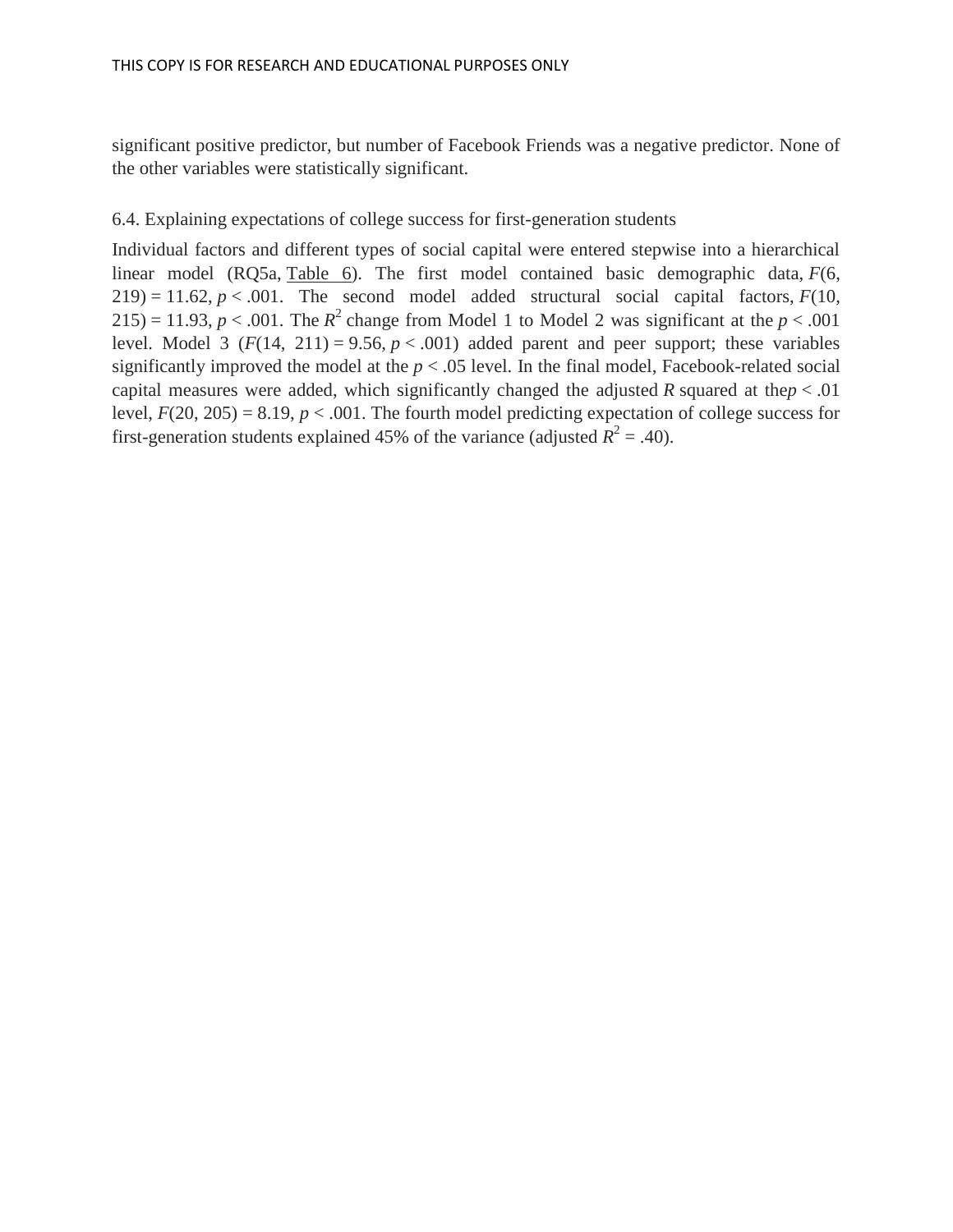|                                          | Model 1:<br>demographic | Model 2:<br>structural | Model 3:<br>immediate<br>network | Model 4:<br>extended<br>network |
|------------------------------------------|-------------------------|------------------------|----------------------------------|---------------------------------|
| Grade                                    | $.18**$                 | $.13*$                 | $.15*$                           | $.14*$                          |
| Gender                                   | .10                     | .06                    | .03                              | .01                             |
| Free lunch                               | $-.14*$                 | $-.10$                 | $-.08$                           | $-.06$                          |
| Race $(Black)^{\underline{a}}$           | .01                     | $-.03$                 | $-.03$                           | $-.07$                          |
| Race $(Other)^{\underline{a}}$           | .01                     | $-.03$                 | $-.02$                           | $-.02$                          |
| Self-esteem                              | $.42***$                | $.40***$               | $.38***$                         | $.36***$                        |
| Siblings in college                      |                         | $-.05$                 | $-.04$                           | $-.08$                          |
| Extended family in<br>college            |                         | .07                    | .08                              | .04                             |
| Parental involvement                     |                         | .08                    | .06                              | .06                             |
| Peer norms                               |                         | $.31***$               | $.28***$                         | $.27***$                        |
| Parent instrumental                      |                         |                        | .12                              | .08                             |
| Parent emotional                         |                         |                        | $-.08$                           | $-.06$                          |
| Friend instrumental                      |                         |                        | .05                              | .07                             |
| Friend emotional                         |                         |                        | .12                              | .10                             |
| Frequency of FB use                      |                         |                        |                                  | $-.18**$                        |
| No. of FB Friends                        |                         |                        |                                  | .11                             |
| FB Friend instrumental                   |                         |                        |                                  | $-.10$                          |
| FB Friend emotional                      |                         |                        |                                  | .01                             |
| FB Friend college<br>resource            |                         |                        |                                  | $.20**$                         |
| Social media information<br>mobilization |                         |                        |                                  | .05                             |
| Adjusted $R^2$                           | .22                     | .33                    | .35                              | .40                             |

**Table 6. Predicting expectations of college success among first-generation students**.

Coefficients are standardized,  $\gamma p < .05$ ,  $\gamma p < .01$ ,  $\gamma p < .001$ , FB is short for Facebook. a The reference group for Race is White.

Peer norms – the extent to which participants reported that academic success was important to their close friends – was the strongest positive predictor, followed by Facebook Friend college resource; potential informational support that could be received from Facebook Friends. Frequency of Facebook use, however, was a negative predictor, such that the more frequently the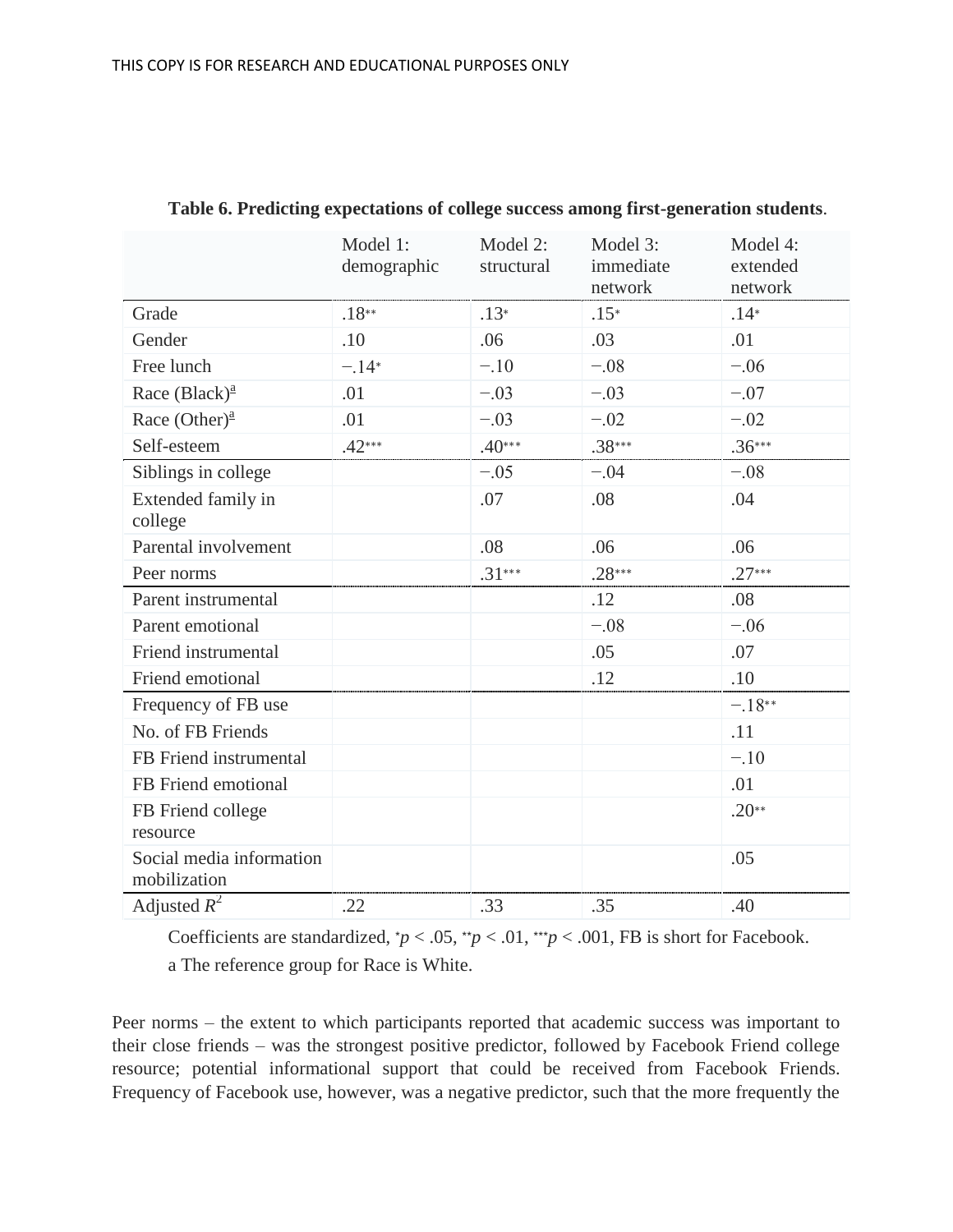student used Facebook, the more likely they were to have lower levels of perceived success in college. Grade in high school and self-esteem were also significant predictors, such that students who were in a higher grade and had higher self-esteem were more confident about their success in college. Eligibility of free lunch was significantly associated with expectations of college success in the first model, but became insignificant after adding additional social capital factors.

### 6.5. Explaining expectation of college success for non first-generation students

To examine the social capital factors associated with expectation of college success for non firstgeneration students, individual factors and different types of social capital were entered stepwise into a hierarchical linear model (RQ5b, [Table 7\)](http://www.sciencedirect.com/science/article/pii/S0360131513000080#tbl7). The first model contained demographic data,  $F(6, 207) = 10.19$ ,  $p < .001$ . When only looking at demographic data, males were more likely than females to have higher expectations of college success, but this difference disappeared when other social capital variables were added. The second model added structural social capital factors,  $F(10, 203) = 14.09$ ,  $p < .001$ . The  $R^2$  change from Model 1 to Model 2 was significant at the  $p < .001$  level. Model 3 ( $F(14, 199) = 12.08$ ,  $p < .001$ ) added parent and peer support; these variables significantly improved the model at the  $p < .01$  level. Finally, Facebookrelated social capital measures were added in Model 4, which significantly changed the adjusted *R* squared at the  $p < .001$  level. The final model explaining expectation of college success for first-generation students explained 50% of variance,  $F(20, 193) = 9.54$ ,  $p < .001$ , adjusted  $R^2 = .45$ .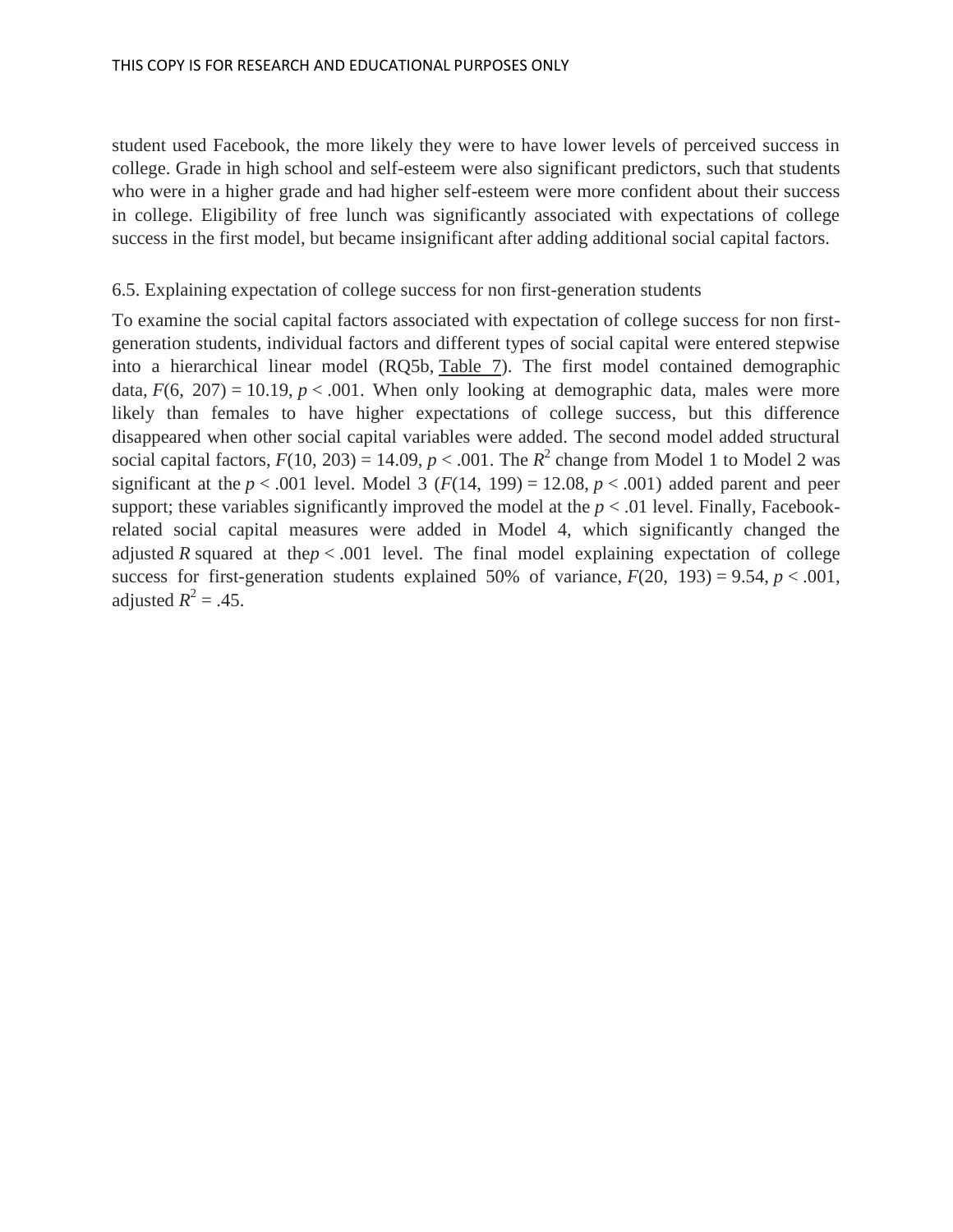|                                          | Model 1:<br>demographic | Model 2:<br>structural | Model 3:<br>immediate<br>network | Model 4:<br>extended<br>network |
|------------------------------------------|-------------------------|------------------------|----------------------------------|---------------------------------|
| Grade                                    | $-.03$                  | $-.02$                 | $-.04$                           | $-.04$                          |
| Gender                                   | $.15*$                  | .04                    | $-.01$                           | $-.01$                          |
| Free lunch                               | $-.13*$                 | $-.13$                 | $-.10$                           | $-.10$                          |
| Race $(Black)^{\underline{a}}$           | $-.02$                  | $-.10$                 | $-.01$                           | $-.02$                          |
| Race $(Other)^{\underline{a}}$           | $-.01$                  | $-.13$                 | .00                              | .01                             |
| Self-esteem                              | $.45***$                | $.31***$               | $.24***$                         | $.22***$                        |
| Siblings in college                      |                         | .01                    | .02                              | .02                             |
| Extended family in<br>college            |                         | $.13*$                 | .12                              | .11                             |
| Parental involvement                     |                         | .06                    | .02                              | .00                             |
| Peer norms                               |                         | $.42***$               | $.37***$                         | $.36***$                        |
| Parent instrumental                      |                         |                        | .03                              | .03                             |
| Parent emotional                         |                         |                        | .05                              | .04                             |
| Friend instrumental                      |                         |                        | $-.02$                           | .00                             |
| Friend emotional                         |                         |                        | $.23**$                          | $.22**$                         |
| Frequency of FB use                      |                         |                        |                                  | $-.20**$                        |
| No. of FB Friends                        |                         |                        |                                  | .12                             |
| FB Friend instrumental                   |                         |                        |                                  | .03                             |
| FB Friend emotional                      |                         |                        |                                  | $-.09$                          |
| FB Friend college<br>resource            |                         |                        |                                  | .08                             |
| Social media information<br>mobilization |                         |                        |                                  | .03                             |
| Adjusted $R^2$                           | .21                     | .38                    | .42                              | .45                             |

**Table 7. Predicting expectations of college success among non first-generation students.**

Coefficients are standardized,  $p < .05$ ,  $\sqrt[k]{p} < .01$ ,  $\sqrt[k]{p} < .001$ , FB is short for Facebook.

a. The reference group for Race is White.

Peer norms (close friends' perception of how important it is to do well in school academically) was the strongest positive predictor of expectation of college success for non first-generation students, followed by self-esteem and emotional support received from close Friends. Students who received free lunch were less likely to see themselves as being successful in college, but this effect became insignificant once emotional and instrumental support from parents and close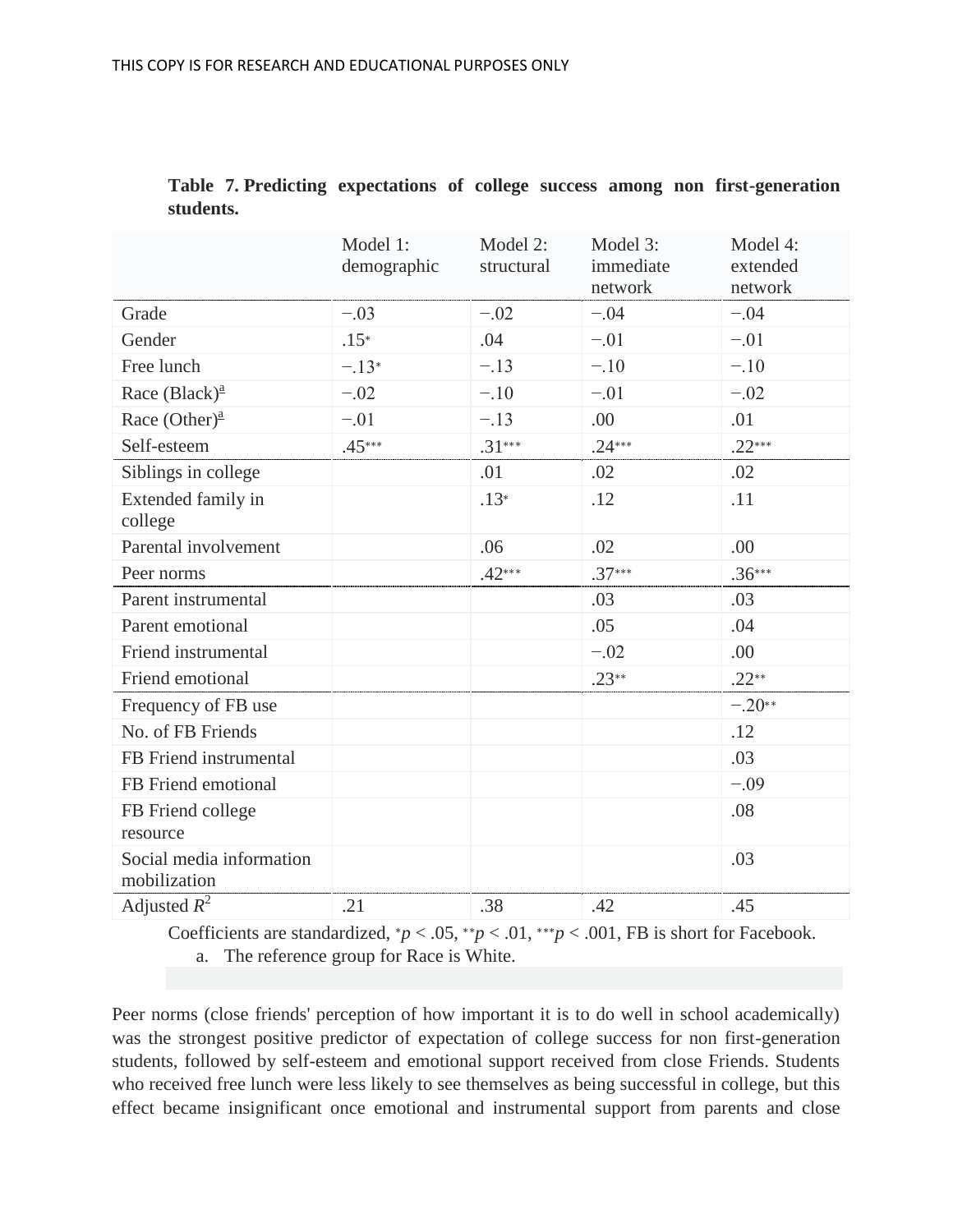friends was added to the model. The number of extended family – cousins, aunts, or uncles – who attended college for any period of time was also a significant predictor. Frequency of Facebook use was a negative predictor – the more frequently students used Facebook, the lower their expectations were for how well they would do in college. None of the other social media variables were significantly associated with expectation of college success.

#### 7. Discussion

### 7.1. Explaining college application efficacy

The results of these regression analyses reveal meaningful routes by which both first-generation and non first-generation students obtain confidence about the college application process. For first-generation students, confidence in the application process was associated with instrumental support from Facebook Friends and information obtained from social media. For non firstgeneration students, support garnered through social media was not instrumental to confidence in one's application efficacy. This may speak to the fact that non first-generation students had informational resources in their immediate network, whereas first-generation students needed to access these resources through extended networks via social media.

Grade in school was significantly predictive of college application efficacy for both firstgeneration and non first-generation students. The differing levels of application efficacy suggest that students generally become more confident as they get older, regardless of their firstgeneration status. This was not surprising given that teachers and other support staff typically increase the amount of time they spend talking about applications as students move into higher grades, and students become more aware about college application processes as the deadlines draw near. It raises some concern, however, that students in lower grades are less confident than seniors about their knowledge of what is required to apply for college, especially since many factors that are required for college application (e.g., taking certain classes) need to be done before the senior year.

For both first-generation and non first-generation students, another significant predictor of application efficacy was having siblings in college. This suggests that even if parents did not go to college, knowing someone proximate who went through a similar process greatly increases knowledge, perhaps through vicarious learning as well as explicit knowledge transfer, which is consistent with the social cognitive model [\(Bandura, 1986\)](http://www.sciencedirect.com/science/article/pii/S0360131513000080#bib3). This could also suggest that if students were exposed to the application process through "big brother" or "big sister" programs while they are still in high school, these sibling proxy programs could pair adolescents with older "siblings" who might serve as an informational resource so they would be more knowledgeable and confident about applications. For both groups, parents' efforts to connect and become involved with the greater community was important, but after taking into consideration the effect of social media, the benefit of parents' involvement was less pronounced. This suggests that students whose parents are not so involved in engaging with other parents could still be able to garner some of the extended network effect themselves through social media.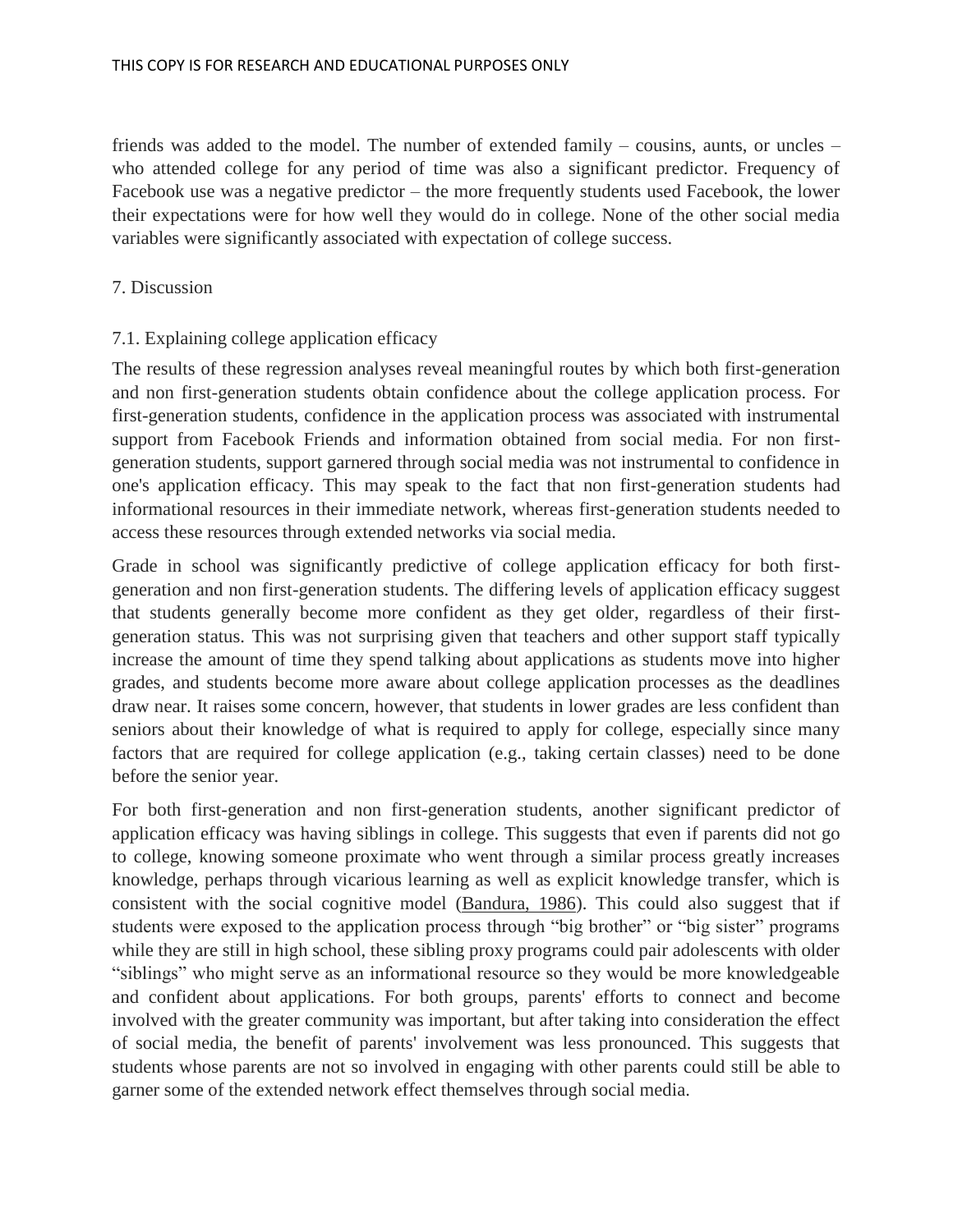Important differences between first-generation and non first-generation students were the role of instrumental and emotional support received from Facebook Friends, the mobilization of information from social media, peer norms, and the number of Facebook Friends. For non firstgeneration students, peer norms facilitated higher application efficacy. For first-generation students, peer norms did not have a positive effect, perhaps because students are friends with people who are similar to them [\(McPherson et](http://www.sciencedirect.com/science/article/pii/S0360131513000080#bib36) al., 2001). This may also be why social media was so important for first-generation students. Although first-generation students reported lower levels of college resources via Facebook (e.g., being "Friends" with someone on Facebook who graduated college), that factor still significantly predicted application efficacy. That means that even though first-generation students do not have as many social media resources as non firstgeneration students, social media still played an important role in increasing application efficacy. Similarly, being able to get instrumental support and seek out information on social media was also associated with higher application efficacy, but only for first-generation students, exemplifying the importance of resources gained through diverse connections for these students who lack information about the college application process in their immediate family.

#### 7.2. Explaining expectations of college success

Consistent with prior literature (e.g., [Sokatch, 2006\)](http://www.sciencedirect.com/science/article/pii/S0360131513000080#bib47), for all students, self-esteem and peer norms were strong predictors of perceived college success. For non first-generation students, close friends played a large role in terms of how successful they thought they were going to be in college. More emotional support from close friends increased their expectation of college success. Interestingly, higher frequency of Facebook use decreased expectations of college success for non first-generation students. This may be because the measure of Facebook use we employed only measured time on site, but did not assess the specific activities students were doing on the site. Further research should explore the relationship between college success expectations and Facebook use; past research has found that Facebook is a collection of different features [\(Smock, Lampe, Ellison, & Wohn, 2011\)](http://www.sciencedirect.com/science/article/pii/S0360131513000080#bib45) used in vastly different ways and for both positive and negative academic activities [\(Lampe, Wohn, Vitak, Ellison, & Wash, 2011\)](http://www.sciencedirect.com/science/article/pii/S0360131513000080#bib28).

For first-generation students, social media played a bigger role in predicting expectations of college success. Having Facebook Friends who were currently in, or graduated from college raised participants' expectations of success. These connections to others on Facebook may serve as positive examples of people from similar backgrounds – racially, socioeconomically, and otherwise – who successfully graduated from college, thus instilling confidence in high school students that they, too, can be successful in college. At the very least, seeing others successfully undergo the college experience may serve to demystify it, transforming it into a more realistic goal. Frequency of Facebook use, however, was again a negative predictor, suggesting that certain types of activities on Facebook are not as beneficial. This is consistent with prior research showing that using Facebook for informational purposes increases academic engagement while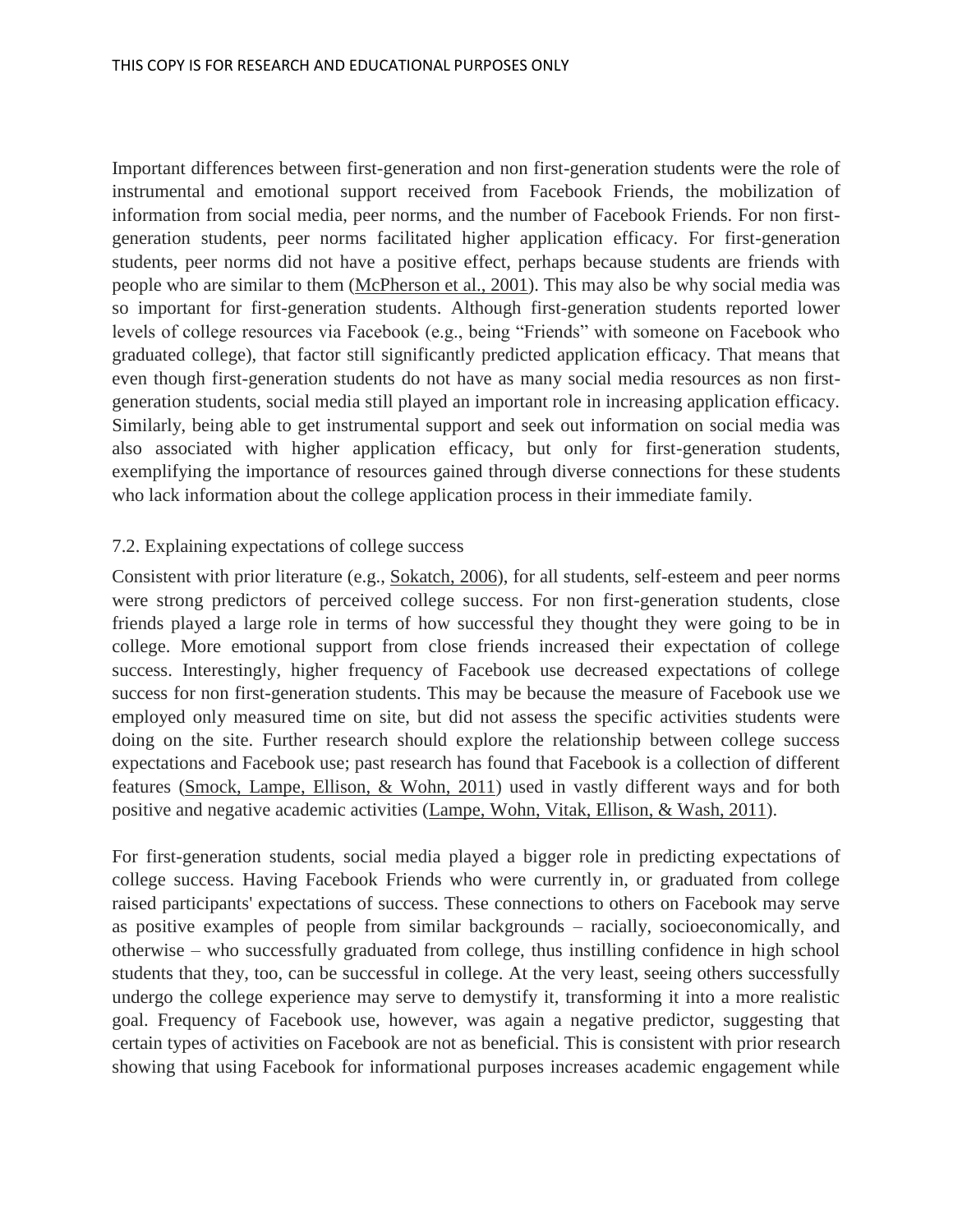using Facebook for social purposes decreases academic engagement [\(Junco, Heiberger, & Loken,](http://www.sciencedirect.com/science/article/pii/S0360131513000080#bib27)  [2011\)](http://www.sciencedirect.com/science/article/pii/S0360131513000080#bib27).

First-generation students significantly lacked parental support in multiple ways: parents of these students were less involved with the community, less involved with teachers and other parents, and provided less instrumental and emotional support. This parental support was general and not college-specific. This could explain why social media played such a strong role for firstgeneration students; in other words, the extended network was compensating for the lack of parental support.

The analyses for both expectations of college success and for application efficacy suggest an instrumental role of social media support and connections for first-generation students and of peer norms for non first-generation students. These non first-generation students, who presumably are surrounded by many other non first-generation students, will likely be among those in their high schools to graduate and attend college, and the salience of certain attitudes within their social networks alone boosts confidence in expectations of their own future success and application efficacy. For first-generation students, there does not seem to be evidence within their immediate social networks that they can conquer these challenges, yet the ability to witness others' success at a distance – via social media – reinforces the notion that they, too, can reach these higher education goals.

# 7.3. Implications

The positive effects some aspects of Facebook use have for first-generation students raises questions about the efficacy of banning the site from high schools, as is the case in many districts. Designing applications that capitalize on these findings (by, for instance, suggesting connecting between high school students and mentors or older peers who have successfully navigated college) risk alienating students who do not wish to mix social use with academic use. For example, telling students that the technology can be used for pro-social or academic purposes may compromise use of the site altogether, if students perceive its use to be orchestrated by administrators and not a site for authentic communication among peers. At the same time, high school students may not envision Facebook as a place to seek college-related resources. Highlighting this capacity may open up possibilities for high school students by shifting norms – for instance, making it acceptable to contact current college students with questions about college.

Given both the complexity of the college application process and the demonstrated relationship between social media support and application efficacy for first-generation students, practitioners may want to consider the benefits of offering procedural application help through social media and directing students – particularly first-generation students – toward these portals. There could be many opportunities to use social media such as Facebook to complement the many programs that currently try to link college mentors with high school students. If such programs were to utilize Facebook for such purposes, we would suggest that they focus on applications that can maximize the visibility of people who are associated with college (either are currently attending,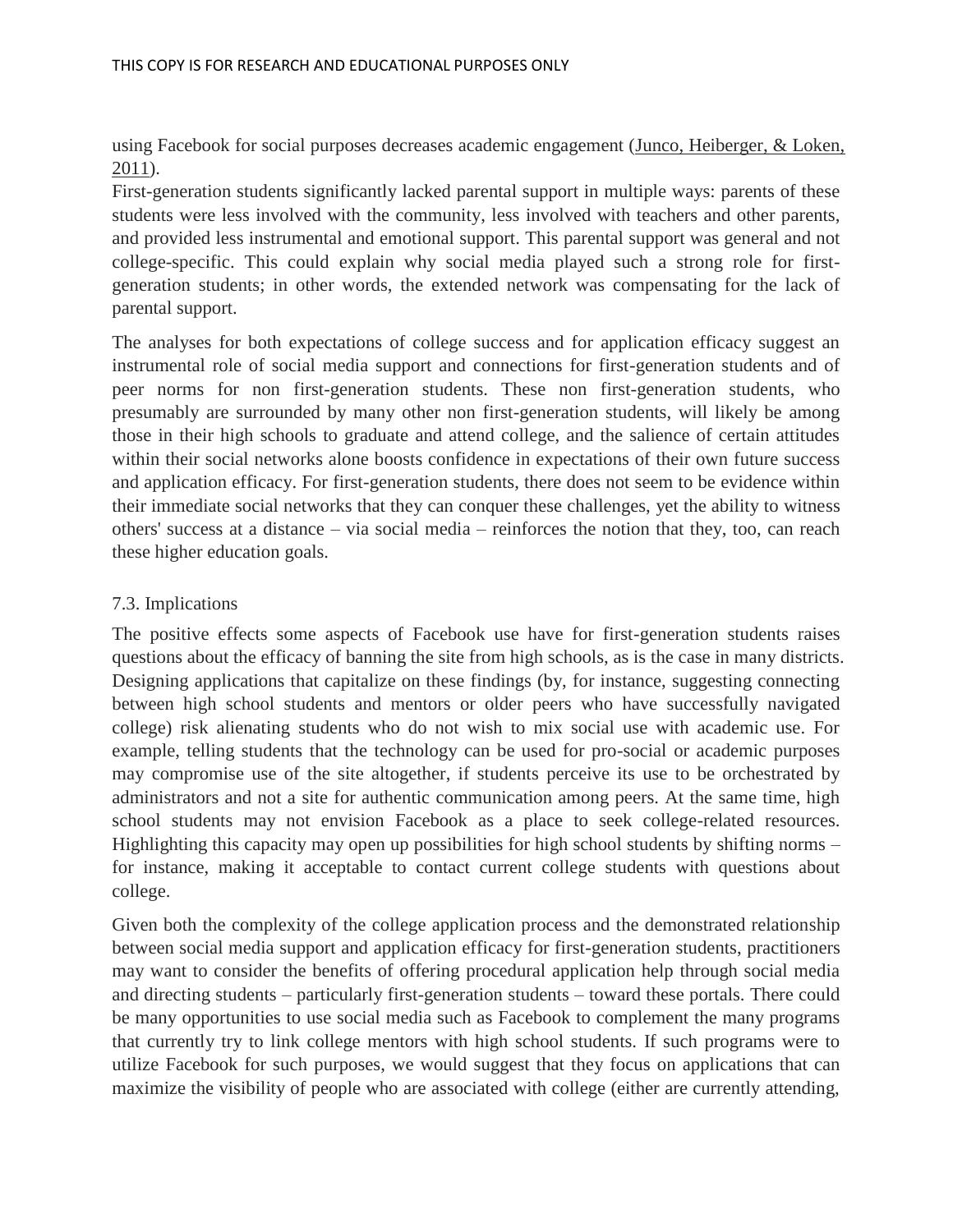have attended, or are working in a college environment) as high school students may not realize how many people can actually provide them with advice and instrumental support. Being able to easily identify potential role models through existing connections via Facebook may even prove to be more useful than randomly connecting students with college mentors. The ability to connect with people outside of the homophilous nature of one's immediate community may be extremely important for first-generation students to break free of the constraints imposed by the lack of informational resources available through their immediate families.

Limitations to this study include the fact that we used a non-random sample of high school students and thus cannot generalize to other populations. Because we used cross-sectional data, we are unable to make claims about the directionality of the relationships we describe. Also, the coefficients in the regressions for first-generation and non first-generation should not be compared across models; effect sizes of the beta values should be interpreted only within each model. We were limited to a set of closed-ended responses in our survey instrument; future work should employ qualitative and longitudinal methods to better understand the dynamics we identify. Finally, we were only able to examine students' expectations of success rather than their actual success. Future research should also examine actual college-going behavior, not only aspirations, in order to identify predictors of actually applying to, attending, and successfully graduating from college.

### 8. Conclusion

In summary, although race, SES, and parental education were shown in prior research to be factors associated with post-secondary educational aspirations and achievement, our analyses suggest that even when such factors are considered, other social capital factors are important components of the college access puzzle. Parents, close friends, and the broader, extended social network made accessible via social media all play different roles in relation to students' college aspirations. We see that the type of support students need to gain knowledge about the process (i.e., knowing how to apply for college) are different from those needed to have confidence that they will succeed in the long run (i.e., be able to successfully attend and graduate from college).

The most significant contribution of this work is the explicit focus on the informational resources available via social media and their role in the process of applying for, planning to attend, and feeling confident about succeeding at college. Importantly, and perhaps not surprisingly, social media does not play a major role for non first-generation students but does for first-generation students. This may be due to the fact that first-generation students are less likely to have these instrumental and informational resources available in their immediate household, as they do not have parents who have experienced successfully graduating from college. Having access to a broader network of people via social media who provide informational support was important in knowing how to apply for college; this was especially true for first-generation students. For expectations of college success, knowing people in their social media network who attended or graduated from college who could potentially answer questions was important in boosting their confidence that they would be successful. These results show that a combination of different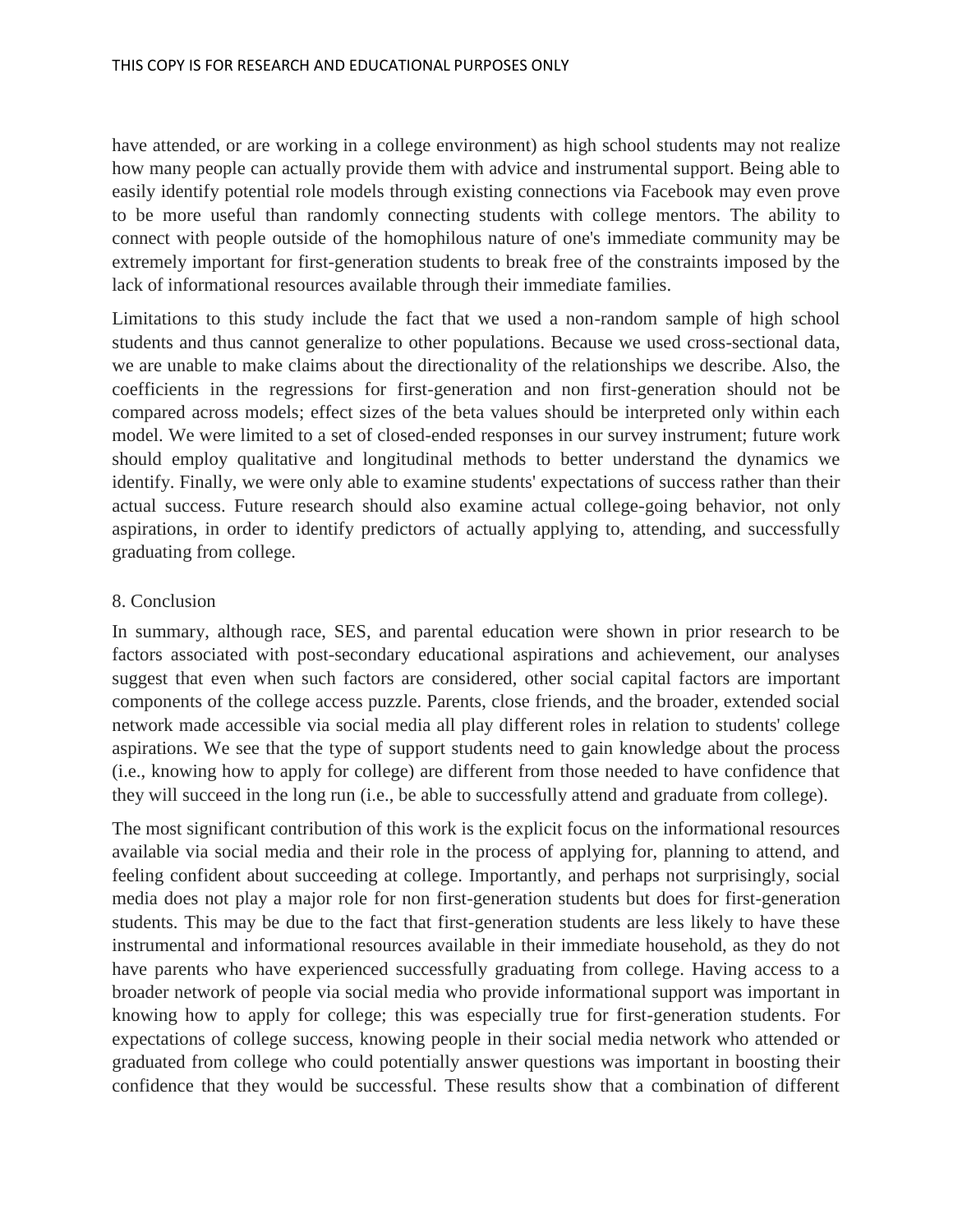types of resources- both information and social support – are necessary in preparing a high school student for college.

Social capital can be a useful framework for understanding how one's family, community, and peer interactions can affect academic outcomes, including expectations of college success. In regards to potential interventions, the distinction between human/physical capital and social capital is important because changes in human capital (education of parents) or physical capital (income) are challenging to enact. Interventions based on shifting *access* to social resources, as explicated by the social capital literature, might be less difficult. Social media tools may play a critical role in the college access process in surfacing existing resources in ones network, effectively providing more access to a wider range of people for purposes of sharing information about the college process.

### Acknowledgments

The authors wish to thank the staff, faculty, and students of the Muskegon schools and Muskegon Opportunity for their help with data collection. We would also like to thank our anonymous reviewers. This research was supported by the Bill and Melinda Gates Foundation.

#### References

Astin, A. W. (1993). What matters in college? Liberal Education, 79, 4–16.

- Bandura, A. (1977). Self-efficacy: toward a unifying theory of behavioral change. Psychological Review, 84(2), 191–215.
- Bandura, A. (1986). Social foundations of thought and action: A social cognitive theory. Englewood Cliffs, NJ: Prentice Hall.
- Baum, S., & Ma, J. (2007). Education pays: The benefits of higher education for individuals and society. New York, NY: The College Board.
- Baum, S., & Payea, K. (2004). Education pays: The benefits of higher education for individuals and society. New York, NY: The College Board.
- Bourdieu, P. (1986). The forms of capital. In J. Richardson (Ed.), Handbook of theory and research for the sociology of education (pp. 241–258), Greenwood, NY.
- Brown, B. B., Lohr, M. J., & McClenahan, E. L. (1986). Early adolescents' perceptions of peer pressure. The Journal of Early Adolescence, 6, 139–154.
- Bui, K. V. T. (2002). First-generation college students at a four-year university: background characteristics, reasons for pursuing higher education, and first-year experience. College Student Journal, 36(1), 3–11.
- Cabrera, A. F., & La Nasa, S. M. (2001). On the path to college: three critical tasks facing America's disadvantaged. Research in Higher Education, 42(2), 119–149.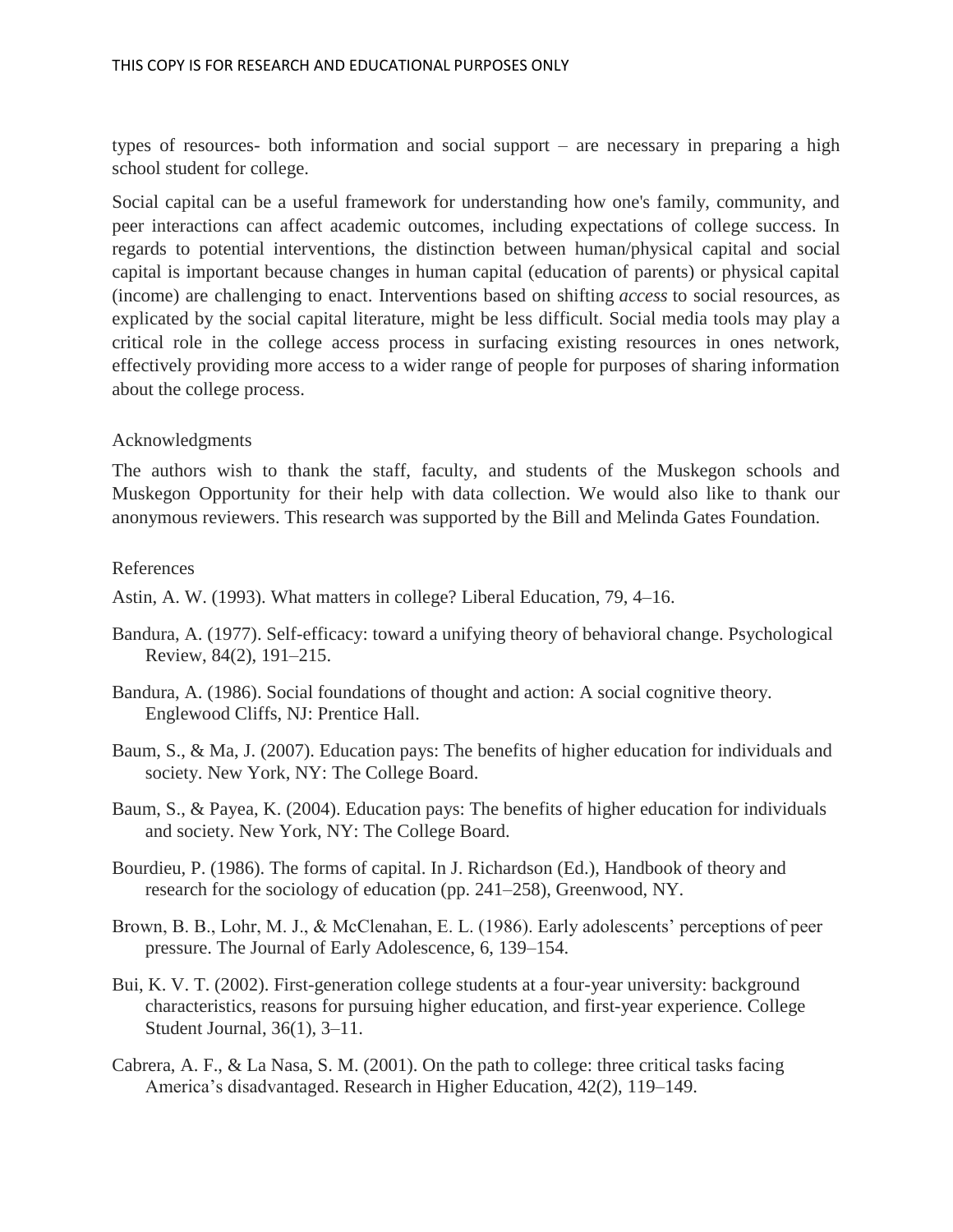- Census Bureau Current Population Survey (CPS). (2010). Annual Social and Economic (ASEC) Supplement. Washington, D.C.: Retrieved from. http://www.census.gov/hhes/www/cpstables/032010/perinc/new04\_001.htm.
- Choy, S. P. (2001). Students whose parents did not go to college: Postsecondary access, persistence, and attainment (NCES 2001-126). Washington, D.C.: U.S. Department of
- Education, National Center for Education Statistics, Retrieved from. http://www.eric.ed.gov/ERICWebPortal/search/detailmini.jsp?\_nfpb¼ true&\_&ERICExtSea rch\_SearchValue\_0¼ ED460660&ERICExtSearch\_SearchType\_0¼ no&accno¼ ED460660.
- Coleman, J. S. (1988). The creation and destruction of social capital: implications for the law. Notre Dame Journal of Law, Ethics, & Public Policy, 3, 375–404.
- Complete College America. (2011). Time is the enemy. Washington, D.C: Complete College America, Retrieved from. http://www.completecollege.org/resources\_and\_reports/time\_is\_the\_enemy/.
- Conley, D. (2008). Rethinking college readiness. New Directions for Higher Education, 2008(144), 3–13.
- Croninger, R. G., & Lee, V. E. (2001). Social capital and dropping out of high school: benefits to at-risk students of teachers' support and guidance. Teachers College Record, 103(4), 548– 581.
- Dika, S. L., & Singh, K. (2002). Applications of social capital in educational literature: a critical synthesis. Review of Educational Research, 72(1), 31–60. http://dx.doi.org/10.3102/00346543072001031.
- Ellison, N. B., Steinfield, C., & Lampe, C. (2007). The benefits of Facebook "friends:" social capital and college students' use of online social network sites. Journal of Computer
- Mediated Communication, 12(4), 1143–1168. http://dx.doi.org/10.1111/j.1083- 6101.2007.00367.x.
- Ellison, N. B., Steinfield, C.,& Lampe, C. (2011). Connection Strategies: social capital implications of Facebook-enabled communication practices. NewMedia&Society,13, 873– 892. http://dx.doi.org/10.1177/1461444810385389.
- Granovetter, M. S. (1973). The strength of weak ties. American Journal of Sociology, 78(6), 1360–1480. http://dx.doi.org/10.1086/225469.
- Granovetter, M. S. (1983). The strength of weak ties: a network theory revisited. Sociological Theory, 1, 201–233.
- Greenhow, C., & Burton, L. (2011). Help from my "Friends:" social capital in the social network sites of low-income high school students. Journal of Educational Computing Research, 45, 223–245.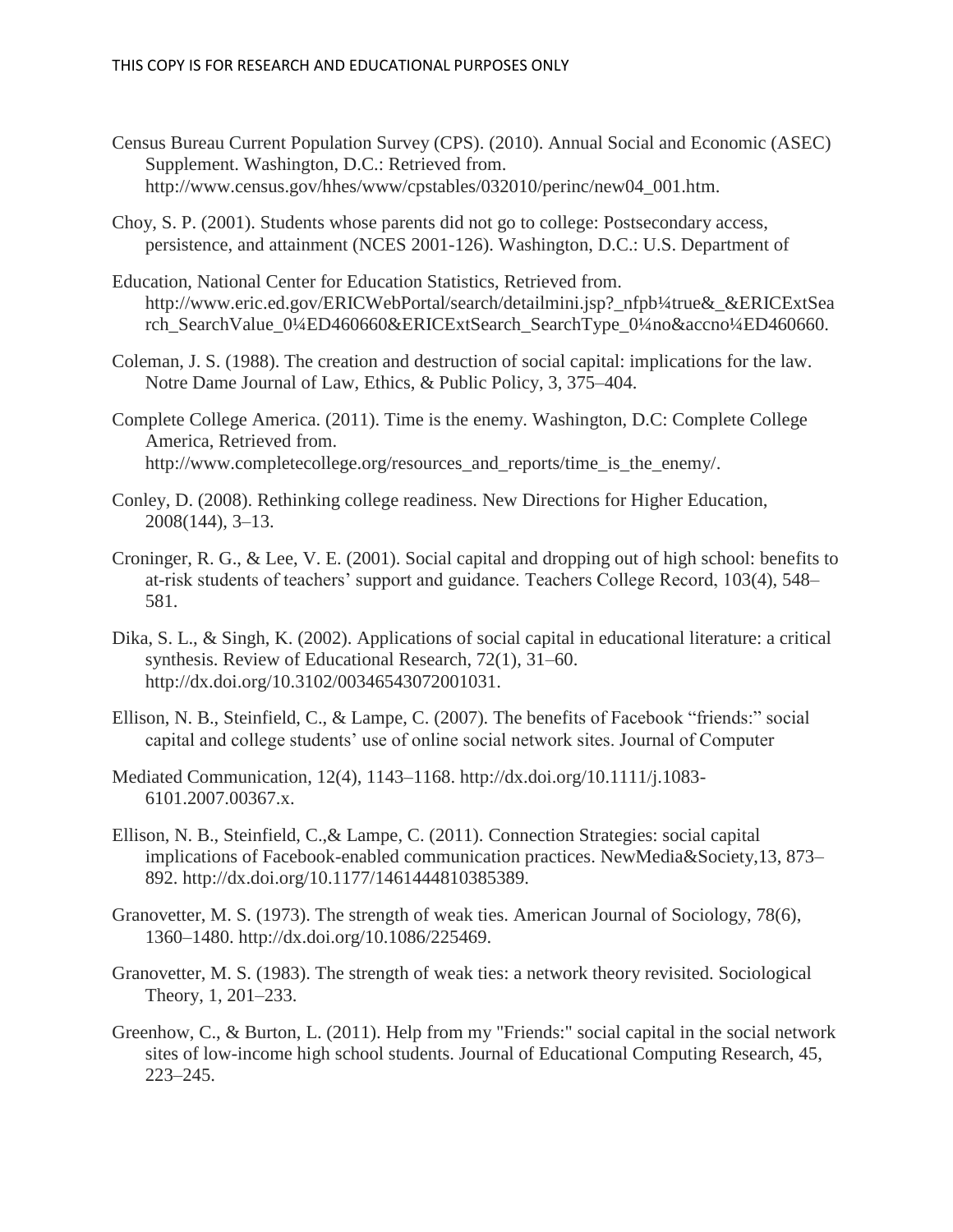- Greenhow, C., & Robelia, B. (2009). Old communication, new literacies: social network sites as social learning resources. Journal of Computer-Mediated Communication, 14, 1130–1161.
- Hertel, J. B. (2002). College student generational status: similarities, differences, and factors in college adjustment. The Psychological Record, 52(1), 3–18.
- Holland, N. E. (2010). Postsecondary education preparation of traditionally underrepresented college students: a social capital perspective. Journal of Diversity in Higher Education, 3(2), 111–125.
- Inman, E.W., & Mayes, L. D. (1999). The importance of being first: unique characteristics of first-generation community college students. Community College Review, 26(4), 3–22.
- Israel, G. D., Beaulieu, L. J., & Hartless, G. (2001). The influence of family and community social capital on educational achievement. Rural Sociology, 66(1), 43–68. http://dx.doi.org/10.1111/j.1549-0831.2001.tb00054.x.
- Junco, R., Heiberger, G., & Loken, E. (2011). The effect of Twitter on college student engagement and grades. Journal of Computer Assisted Learning, 27(2), 119–132.
- Lampe, C., Wohn, D. Y., Vitak, J., Ellison, N., & Wash, R. (2011). Student use of Facebook for organizing collaborative classroom activities. International Journal of Computer-Supported Collaborative Learning, 6, 329–347.
- Legault, L., Green-Demers, I., & Pelletier, L. (2006).Why do high school students lack motivation in the classroom? Toward an understanding of academic amotivation and the role of social support. Journal of Educational Psychology, 98(3), 567–582.
- Lenhart, A., Purcell, K., Smith, A., & Zickuhr, K. (2010). Social media and young adults. Pew Internet, Retrieved from. http://pewinternet.org/Reports/2010/Social-Media-and-Young-Adults.aspx.
- Lin, N. (1999). Building a network theory of social capital. Connections, 22, 28–51.
- Lin, N. (2001). Building a network theory of social capital. In N. Lin, K. Cook, & R. Burt (Eds.), Social capital theory and research (pp. 3–30). New Brunswick, NJ: Transaction Publishers.
- Malecki, C. K., & Demaray, M. K. (2003). What type of support do they need? Investigating student adjustment as related to emotional, informational, appraisal, and instrumental support. School Psychology Quarterly, 18(3), 231–252.
- Malecki, C. K., Demaray, M. K., & Elliott, S. N. (2000). The child and adolescent social support scale. DeKaIb, IL: Northern Illinois University.
- McNeal, R. B., Jr. (1999). Parental involvement as social capital: differential effectiveness on science achievement, truancy, and dropping out. Social Forces, 78(1), 117–144.
- McPherson, S.-L., & Cook, J. M. (2001). Birds of a feather: homophily in social networks. Annual Review of Sociology, 27, 415–444.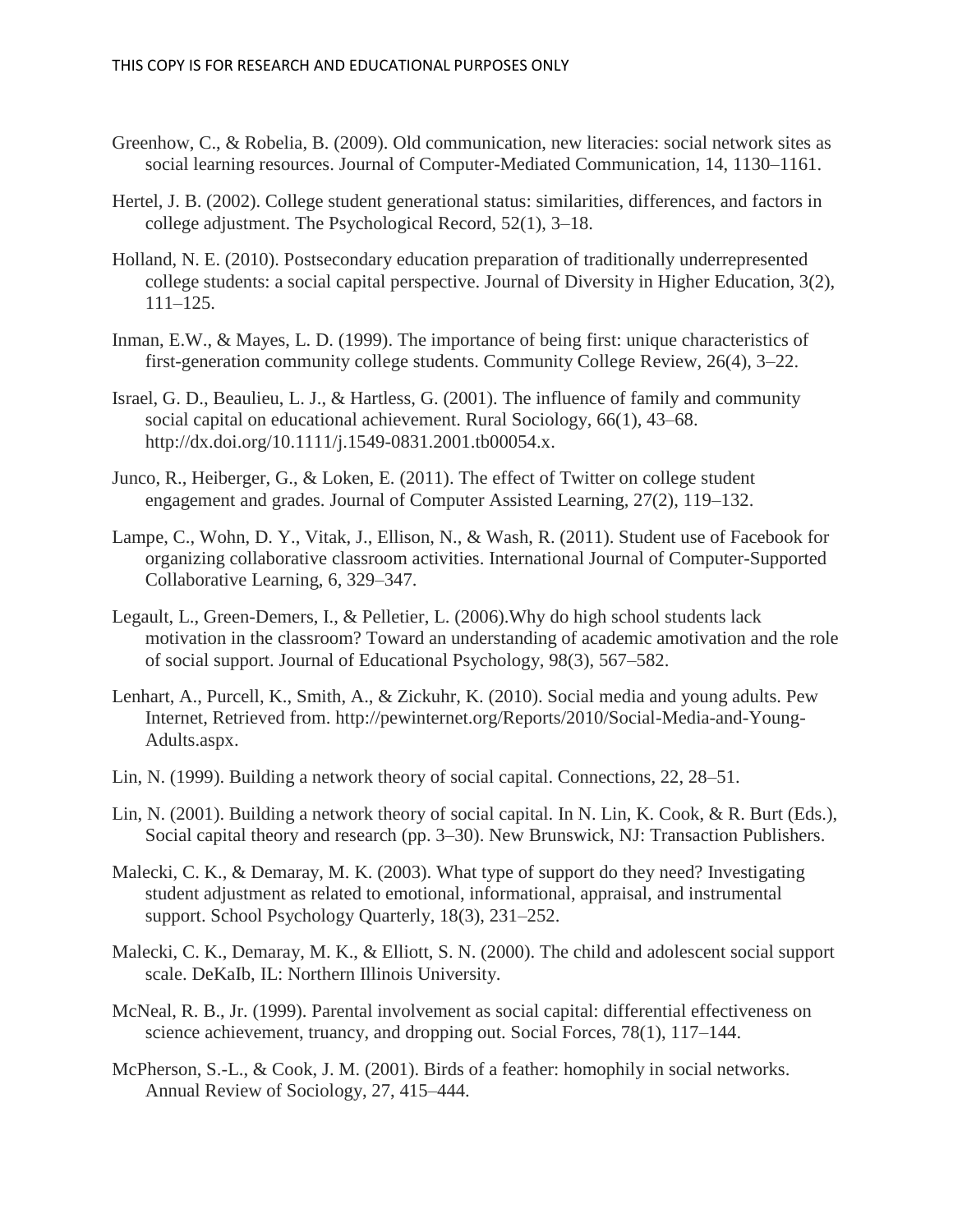- National Center for Education Statistics. (2012). Data on U.S. public high schools and private high schools. Retrieved from. High-Schools.com.
- Ostrove, J., & Long, S. M. (2007). Social class and belonging: Implications for college adjustment. The Review of Higher Education, 30(4), 363–389.
- Perna, L. W. (2000). Difference in the decision to attend college among African Americans, Hispanics, and Whites. Journal of Higher Education, 71(2), 117–141.
- Perna, L.W., & Titus, M. A. (2005). The relationship between parental involvement as social capital and college enrollment: an examination of racial/ethnic group differences. The Journal of Higher Education, 76(5), 485–518.
- Putnam, R. D. (2000). Bowling alone: The collapse and revival of American community. New York, NY: Simon & Schuster.
- Robins, R. W., Hendin, H. M., & Trzesniewski, K. H. (2001). Measuring global self-esteem: construction validation of a single-item measure and the Rosenberg self-esteem scale. Personality and Social Psychology Bulletin, 27(2), 151–161.
- Ryan, A. M. (2000). Peer groups as a context for the socialization of adolescents' motivation, engagement, and achievement in school. Educational Psychologist, 35(2), 101–111.
- Schneider, B., & Stevenson, D. (1999). The ambitious generation. Educational Leadership, 57(4),  $22 - 25.$
- Smock, A. D., Lampe, C., Ellison, N. B., & Wohn, D. Y. (2011). Facebook as a toolkit: a uses and gratification approach to unbundling feature use. Computers in Human Behavior, 27(6), 2322–2399.
- Snyder, C. R., Shorey, H. S., Cheavens, J., Pulvers, K. M., Adams, V. H., III, & Wiklund, C. (2002). Hope and academic success in college. Journal of Educational Psychology, 94(4), 820–826.
- Sokatch, A. (2006). Peer influences on the college-going decisions of low socioeconomic status urban youth. Education and Urban Society, 39(1), 128–146. http://dx.doi.org/10.1177/0013124506291783.
- Steinfield, C., Ellison, N., & Lampe, C. (2008). Social capital, self-esteem, and use of online social network sites: a longitudinal analysis. Journal of Applied Developmental Psychology, 29(6), 434–445.
- Stephens, N. M., Fryberg, S. A., Markus, H. R., Johnson, C. S., & Covarrubias, R. (2012). Unseen disadvantage: how American universities' focus on independence undermines the academic performance of first-generation college students. Journal of Personality and Social Psychology, 102(6), 1178–1197.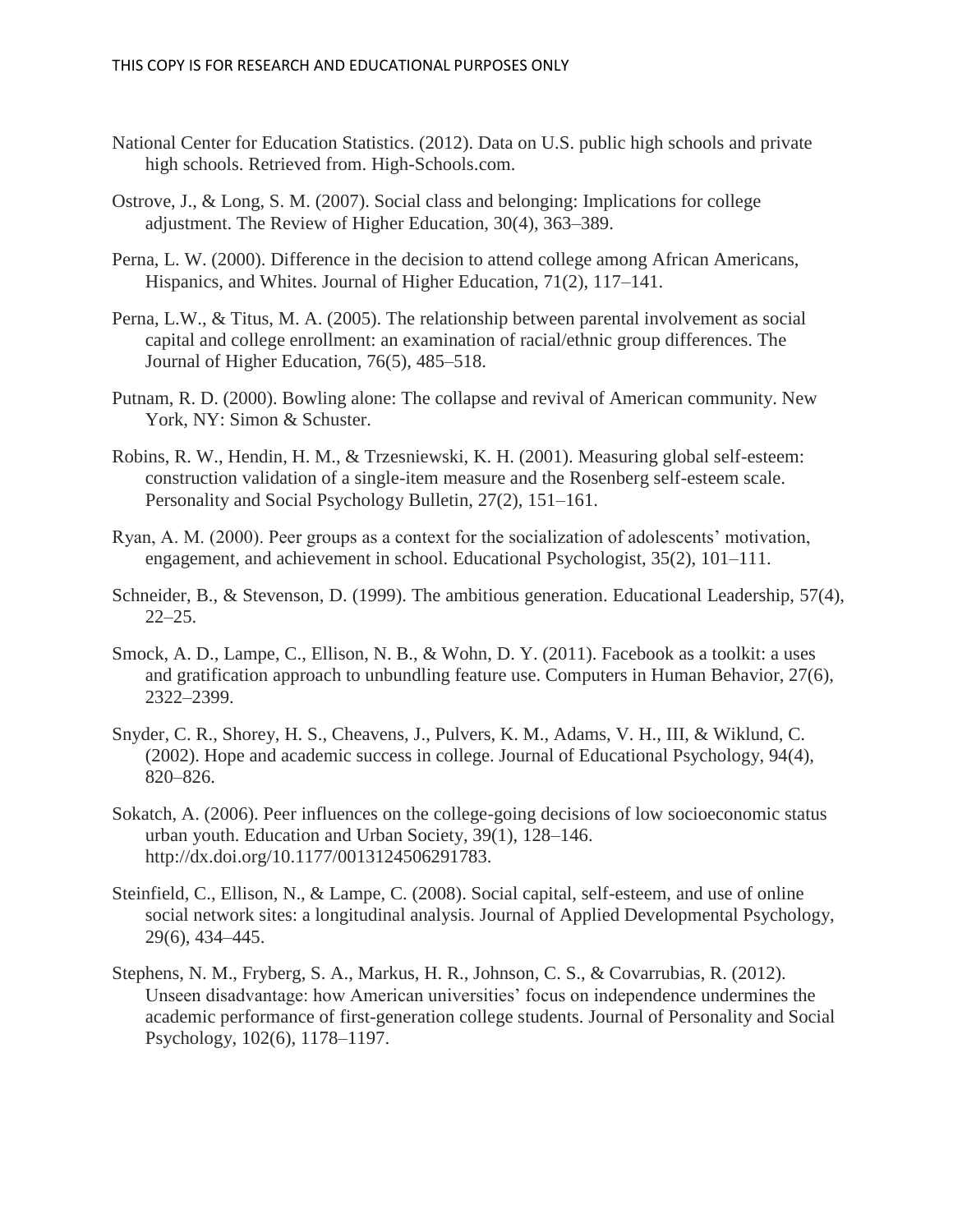- Terenzini, P. T., Springer, L., Yaeger, P. M., Pascarella, E. T., & Nora, A. (1996). Firstgeneration college students: characteristics, experiences, and cognitive development. Research in Higher Education, 37(1), 1–22.
- Thayer, P. B. (2000). Retention of students from first generation and low income backgrounds, Opportunity Outlook (ERIC ED446633). Report for US Department of Education. Retrieved from. http://eric.ed.gov/PDFS/ED446633.pdf U.S.
- Tinto, V. (1993). Leaving college: Rethinking the causes and cures of student attrition (2nd ed.). Chicago, IL: University of Chicago Press.
- USDA. (2012). United States Department of Agriculture Food and Nutrition Service national school lunch program. Retrieved from. http://www.fns.usda.gov/cnd/Lunch/AboutLunch/NSLPFactSheet.pdf.
- York-Anderson, D. C., & Bowman, S. L. (1991). Assessing the college knowledge of firstgeneration and second-generation college students. Journal of College Student Development, 32(2), 116–122

### Appendix A.

#### **Parental support: instrumental**  $(a = .85)$

-My parents/guardians make suggestions when I don't know what to do.

-My parents/guardians give me good advice.

-My parents/guardians help me solve problems by giving me information.

#### **Parental support: emotional**  $(\alpha = .87)$

-My parents/guardians listen to me when I need to talk.

-My parents/guardians understand my feelings.

-My parents/guardians show they are proud of me.

#### **Friend support: instrumental**  $(a = .80)$

-My friends give me ideas when I don't know what to do.

-My friends give me good advice.

-My friends explain things that I don't understand.

#### **Friend support: emotional**  $(a = .82)$

-My friends listen to me when I need to talk.

-My friends stick up for me if others are treating me badly.

-My friends understand my feelings.

# **Facebook friend support: instrumental**  $(a = .90)$

-My Facebook Friends give me ideas when I don't know what to do.

-My Facebook Friends give me information so I can learn new things.

-My Facebook Friends help explain things that I don't understand.

#### **Facebook friend support: emotional**  $(a = .90)$